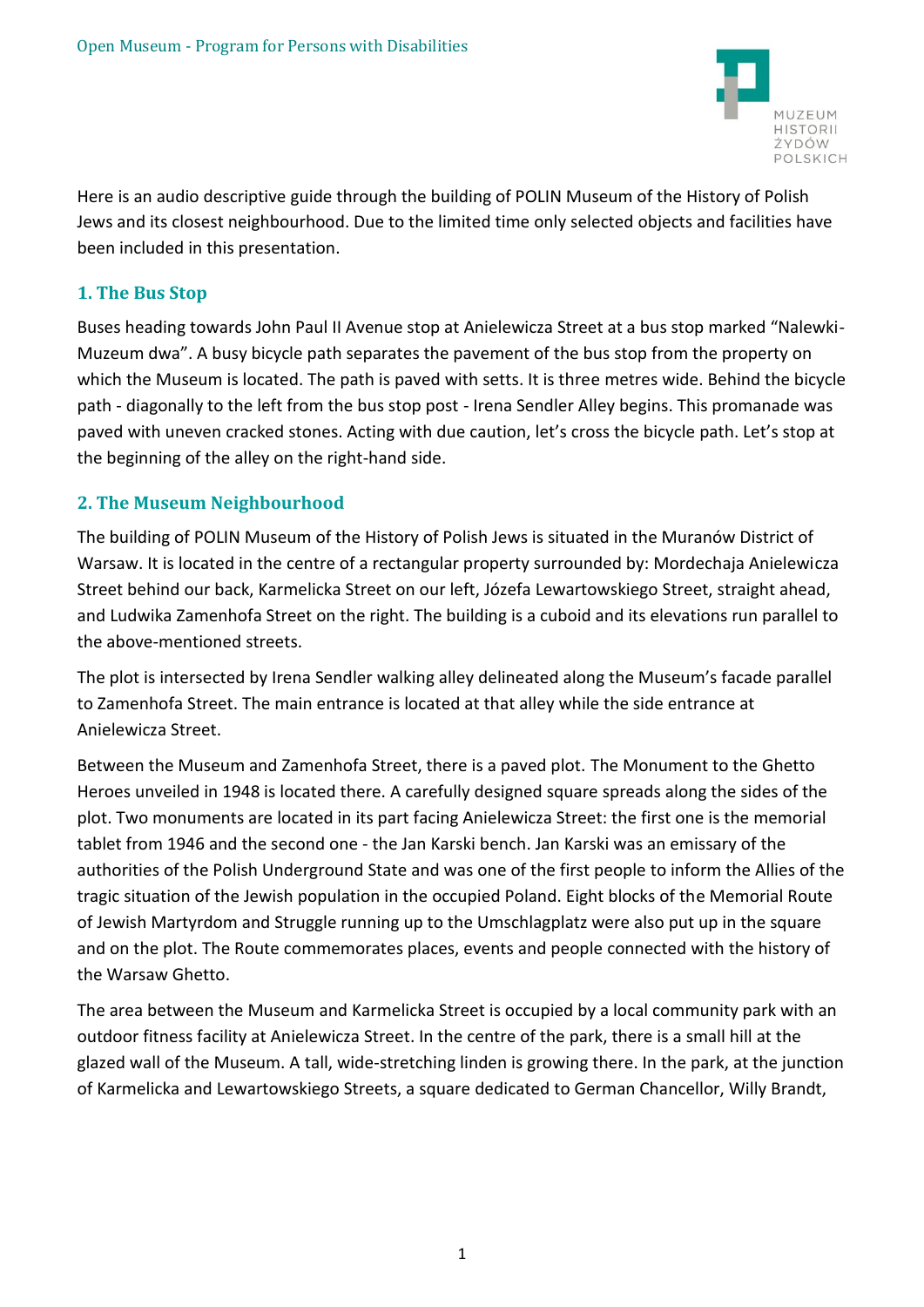

was delineated. A monument commemorating the 1970 ceremony of laying wreath by the Chancellor at the Monument to the Getto Heroes is located in the square.

A paved car park surrounded with a lawn adjoins the Museum at Anielewicza Street.

#### **3. The Location of the Museum - Historical Background**

POLIN Museum of the History of Polish Jews is located in the area of the former barracks of the Crown Artillery built at the end of the 18th century. This part of Warsaw was situated in the heart of the Northern District, in which Jews were settling down. Under the Tsarist rule, the barracks were dubbed the Volhynian Barracks due to the Volhynian Infantry Regiment which stationed there. In the second half of the 19th century, a military jail was located there.

At the beginning of the 20th century, it was a crowded housing district with a large number of shops, workshops and warehouses. The main commercial passage of the district and one of the major communication routes of Warsaw was Nalewki Street running north of the Arsenal.

In November 1940, this part of the city was surrounded by the walls of the ghetto. The former military barracks situated at the junction of Zamenhofa and Gęsia Streets became the central ghetto jail dubbed "Gęsiówka".

In summer 1942, the Nazis began a mass extermination of the Warsaw Jews. As a result of a huge deportation, about eighty percent of the Ghetto inhabitants were deported and murdered at the Treblinka death camp. Germans liquidated then the so-called small ghetto and the headquarters of the Warsaw Judenrat was moved from the Main Building of the Jewish Community at 26/28 Grzybowska Street to the building of the military barracks.

In spring 1943, the Uprising fighting was going on in the northern part of the Ghetto. Then, the military barracks had been partially devoured by flames.

After putting down the Uprising, the Nazis decided to totally destroy the Ghetto. They subsequently set the houses in its central and northern parts on fire and blew them up. The rubble covering a significant area of the Ghetto was several metres high. On the burnt out squares along Gęsia Street from the military barracks up to Okopowa Street, Germans had erected barracks and set up a concentration camp Gęsiówka II. They detained several thousand Jews from various parts of Europe in the camp. Their principal task was to demolish the destroyed houses and prepare the Ghetto area for a new urban development. On the fifth day of the Warsaw Uprising, the camp was liberated by the Home Army company "Giewont" of the scouts battalion "Zośka".

Almost nothing has been preserved from the pre-war housing area of the ghetto apart from several buildings, including St. Augustine's Church on Nowolipki Street. After the war, Bohdan Lachert designed a residential district Muranów Południowy in the spirit of modernism. The buildings were to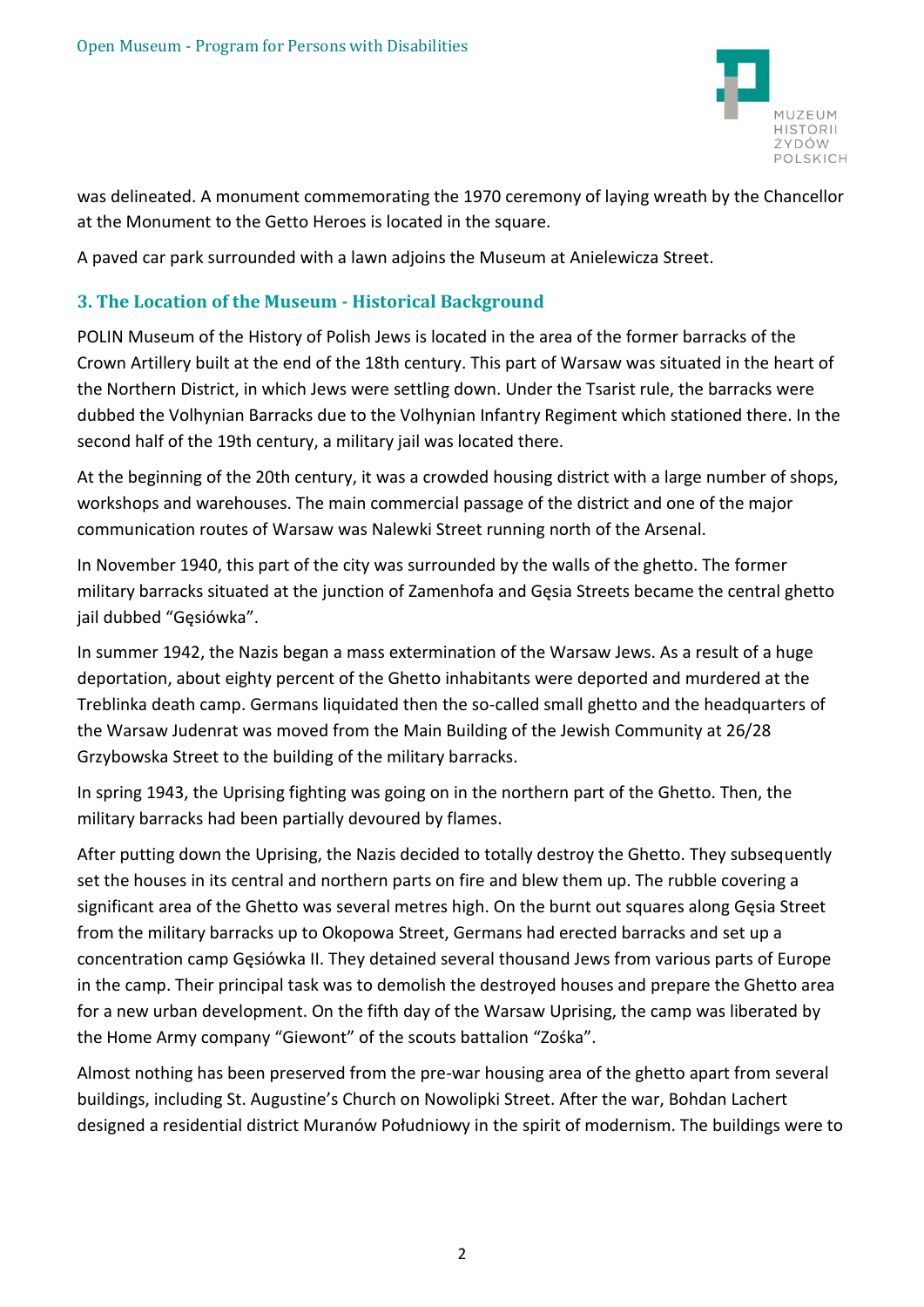

have a modest ornamentation and their forms were to be best adapted to the needs of new residents. In accordance with the designer's conception, the buildings were constructed of the rubble concrete that is the aggregate of which were ground bricks and other remnants of the destroyed ghetto. The houses were erected on the so-called rubble escarpment. Muranów was meant to be a district-monument constructed from rubble and on rubble, a symbol of the absence of the Warsaw Jews and the memory of them. The Muranów II (at Andersa Street) and Prezydenckie (at the junction of today's Andersa, Anielewicza and Świętojerska Streets) Housing Estates were designed by other architects. They were built after the rubble had been removed. The burnt-out walls of the military barracks were demolished in 1965 and a park was organised in the area thus regained.

Only a part of the pre-war network of streets and their names have been preserved. The northeastern corner of the Museum is situated on the spot where once Zamenhofa Street was running. A part of the Core Exhibition coincides with the former axis of that street, namely the "In the Jewish Street" Gallery presenting the pre-war times.

# **4. Irena Sendler Alley**

The alley is seven metres wide and one hundred and seventy five metres long. Its first - fifty metres long - fragment runs between the parking lot on the left and the square on the right.

On the lawn, on the left-hand side, there is a post with a plate reading "Irena Sendler Alley" and beside it - a low concrete wall in the shape of the letter "L" with the inscription: "The Museum of the History of Polish Jews".

Along the alley, on its left-hand side, five rowan trees are growing at a distance of six metres each. Between the third and the fifth tree, metal bicycle parking racks have been put up. Behind them, there is a high, cuboidal poster pillar.

On the right-hand side of the alley, there is a foot wide stone street gutter. Along the gutter, there are seven street lamps situated at a distance of seven metres each. At the fourth lamp, on the lefthand side, the gutter bypasses a rectangular cover of a drain. Let's go over there and stop.

There is a glass board in a metal frame on the lawn between the fourth and the fifth street lamp. The board reads: "Irena Sendlerowa (1910-2008) - the Honorary Citizen of the Capital City of Warsaw, the Honorary Citizen of the State of Israel, a detainee of the Pawiak Prison, the Righteous Among the Nations, a patron of numerous schools in Poland and abroad. As an employee of the Social Care Department of the Administration of the City of Warsaw, nominated in 1942 by the Council to Aid Jews "Żegota" the head of the children department contributed to save many".

Eight metres further, there is a rectangular drain grate. Let's go over there and stop.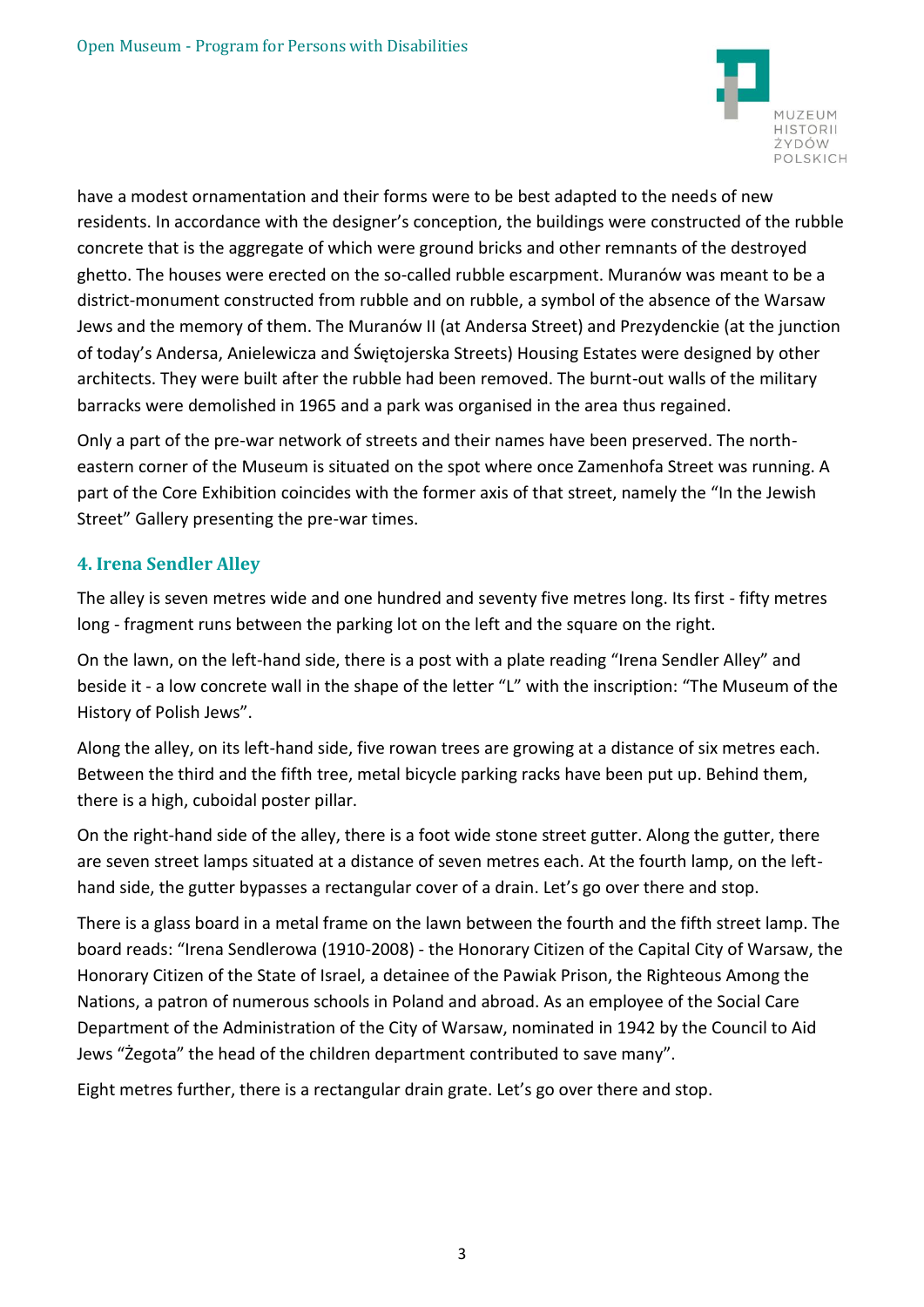

On the left-hand side, there is a paved path. It is running between the parking lot and the Museum. On the left-hand side, it is confined by a stone wall. Four flag poles have been placed there with the flags of Poland, Warsaw and two flags with the Museum's logo. The path leads to the side entrance to the building. It is located in a lowering of the ground in the middle of the elevation. It serves the Museum's employees, participants of some of the workshops and disabled people. Two cashier's windows are located on the left-hand side of the entrance. You can buy tickets also in the Main Hall.

In the square, on the right-hand side of the drain, there is a small plot with two monuments. The Memorial Tablet of 1946 is located five metres away from the alley and the Jan Karski Bench - eight metres further.

We are ten metres away from the end of the first fragment of Irena Sendler Alley where the square and the gutter end and a paved lot begins. Let's go over there and stop.

# **5. The Plot in Front of the Museum**

The seventy metres long section of the alley runs along the Museum's facade. It is separated from the paved plot by a long, narrow drain grate. It begins twenty centimetres to the right of the gutter.

On the left-hand side, fifteen metres away, there is the main entrance to the Museum.

Forty five metres across the plot to the right, there is the Monument to the Ghetto Heroes unveiled in 1948. It is located along Zamenhofa Street opposite the Museum's facade.

Half way to the Monument, on the right hand-side, a high pyramidal oak is growing. The characteristic feature of this species are branches growing from the tree trunk low above the ground. It is the Tree of the Joint Memory of Poles and Jews planted in 1988 to commemorate the fortieth anniversary of the Warsaw Ghetto Uprising. It commemorated Jews murdered by the Nazis in the years 1939-1945 and Poles who died while providing aid to Jews. On the right-hand side of the tree, there are two blocks of the Memorial Route of Jewish Martyrdom and Struggle. One of the blocks has been devoted to Żegota and another one to the Warsaw Ghetto Uprising.

Let us approach the wide pedestal of the Monument to the Ghetto Heroes.

## **6. The Monument to the Ghetto Heroes**

Natan Rapaport, a Warsaw-born sculptor was commissioned by the Committee for the Erection of New Monument to the Ghetto Heroes to make a design of the project. The monument was unveiled on 19 April 1948, on the fifth anniversary of the Warsaw Ghetto Uprising.

The stone pedestal of the monument is thirty metres wide, fifteen metres long and seventy centimetres high. In the middle of its longer side located at the closest vicinity of the Museum, there are five wide steps. Let us stop here.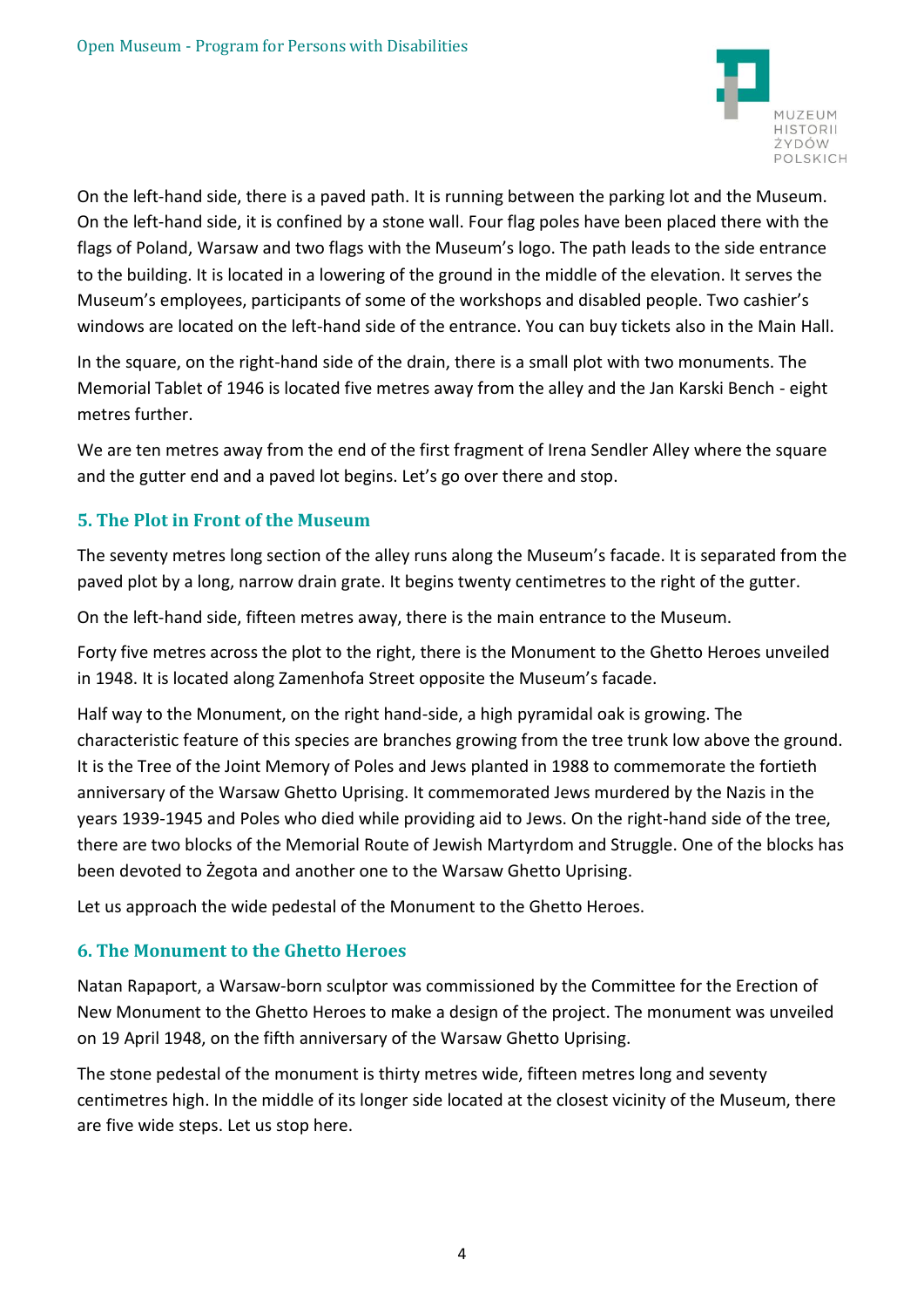

On the sides of the steps, there are two menorahs i.e., seven-branched lampstands.

A wide, rectangular, stone slab is on top of the pedestal and in the centre of it there is another slightly smaller slab. A high, stone, prism-like block emerges from the slabs with a rectangular base slightly narrowing upwards. Its base is nine metres wide and three metres long, and it is eight metres high. At the front and at the back, it is ornamented with sculptures.

The pedestal and the block are covered with rectangular plates made of a thickly-cut, grey labradorite. This stone comes from Sweden. It was commissioned in 1942 by Albert Speer, a minister of the Third Reich as a material for monuments to Hitler's victory. After the war, it was re-purchased by Jewish organisations.

Let us climb the steps up to the pedestal and stop facing the monument.

The central part of the monument is a bronze sculpture titled "Struggle", placed in the middle of the front wall. It covers one third of its width and two thirds of its height. It is supported on the put forward plinth. The sculpture depicts seven Jewish insurgents. Their figures are twice as tall as an average man and they look like if emerging out of the monument's block. In the middle of the group, there is a grown up man in trousers torn on the left knee and a cloak put on his naked body. He is looking ahead. He is holding a hand granade in his left hand. His right wrist is bandaged. On the righthand side of the man, a short-haired girl in a skirt is standing on the pedestal. She has her head turned right. She presses a rifle to her breast with both of her hands. Below the girl, there is a naked torso of a young man lying on a rock. His left, bent arm is reclining on the stone and he rests his forehead on it. His right hand is numbly hanging from the stone. In the left bottom corner of the sculpture, an older bearded man with a moustache is kneeling on his one knee. His naked torso is visible from under his torn shirt with a torn-away sleeve. He looks up and has his head turned right. He placed his both hands on a large stone. At his feet, there is a knobby stick. A young man in an undershirt is standing over the kneeling man with his head turned left. He is holding a dagger in his right hand. There is a young woman with a wind-blown hair and bare breasts above the young man. She rose her right hand up to her forehead. She is carrying an infant on her left arm. The group is surrounded by flames symbolising the Ghetto set afire by Germans. The sculpture is supported by a two level plinth. On the three front plates of the upper level, an inscription in Polish, Yiddish and Hebrew has been engraved reading: "The Jewish nation to its fighters and martyrs."

The rear wall of the monument is ornamented with a stone relief of two and half metres by six metres, and its lower edge sticks two metres above the ground. The relief titled "The Death March" depicts twelve barefooted Jews led, one by one, by Germans. The column is headed by a man with a short beard and a moustache, a naked torso and a cap on his bent down head. He supports himself with his right hand on the knobbed stick. He has a mantle on his right arm and a sack on his left arm.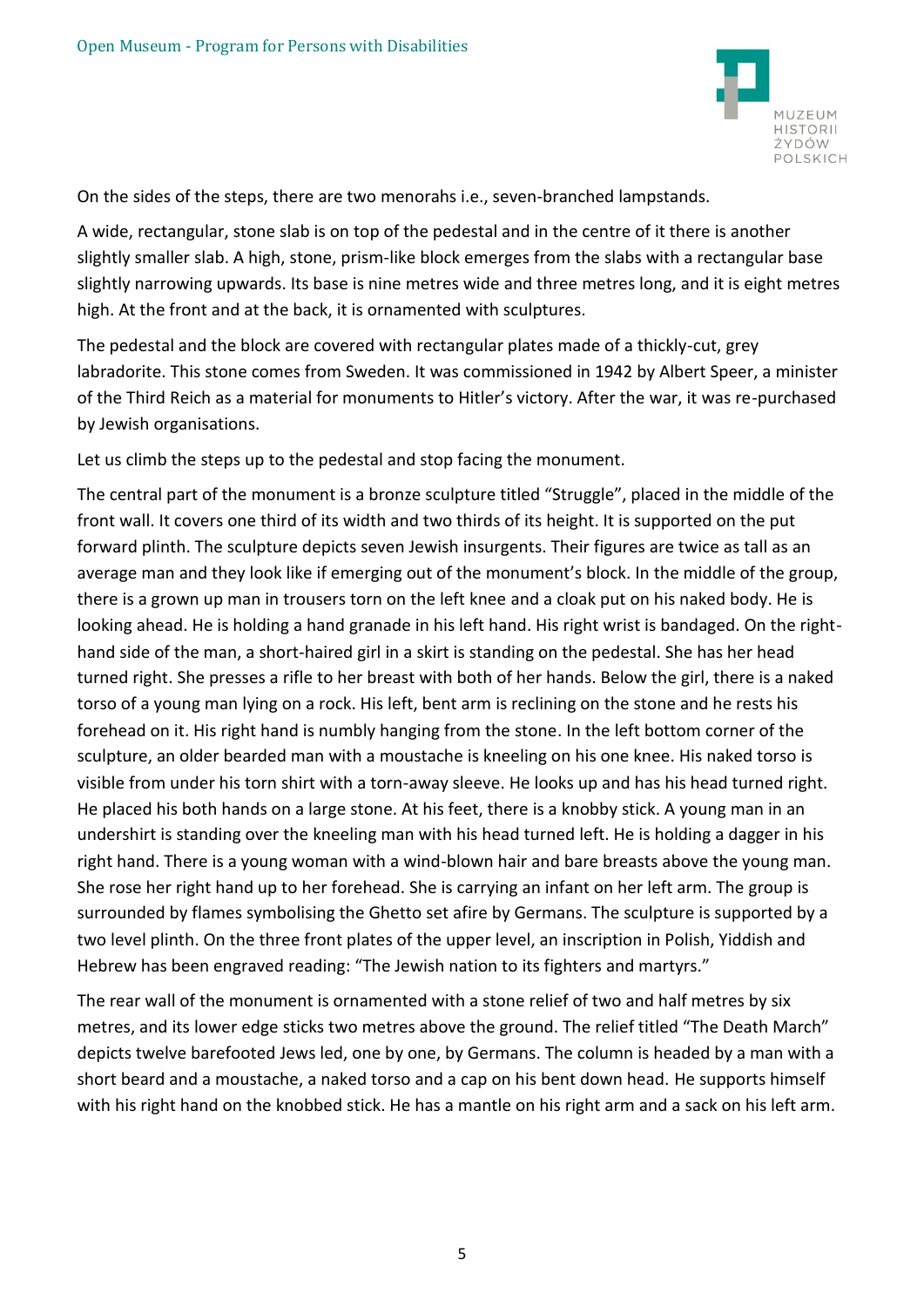

He is followed by two women with lowered, bare heads. The first woman is pregnant and she has put her hands around her belly. She embraces a several years old girl with her left arm. A bearded old man is walking in the middle of the group. He presses the scrolls of the Torah to his breast with his left hand. His head and back are covered with a mantle. He looks upwards and he has put his right arm up. The bent down woman who follows him is leading a few years old child in a short-sleeved shirt by her hand. The figure in the second row, partly visible behind the bent down woman has risen her face to the sky and covered it with her hands. The woman is followed by a young, bare headed man. He carries out a sleeping infant on his back. He covered himself and the infant with a mantle. He supports the child with his right hand protruding from under the cloth. He supports his right arm with his left arm. A woman that follows him has lowered her bare head down and covered her face with her hands. The last person in the column is touching the woman's back with her hand. She wears a mantle and has turned her head backwards. In the centre of the relief, over the raised arm of the old man, one can see a German helmet and bayonette. Other two helmets and bayonettes have been sculpted in the upper top corner of the relief. They signal the presence of the armed German soldiers surrounding the column of Jews.

Let us go down the steps and stop for a while at one of the two menorahs.

The one and a half metre bronze lampstand is placed on a square, stone slab. At its base, there is a massive, lathed shaft which broadly widens in its lower part and gradually narrows upwards. It is topped with a cup-like holder.

Massive, oval arms, three of them at each side, are running symmetrically from both sides of the shaft. They run in an arch and create three semi-circles one over the other. The lowest semi-circle is the largest, and these above it gradually diminish in size. The branches are topped with holders. All seven holders are located at the same height.

Two lions are sitting on the sides of the menorah and they support the branches of the lampstand. Their bellies are pressed to the lampstand's shaft. Their rear paws recline on the plinth and the front ones on the base of the lampstand. Muscles and ribs can be seen under the animals' skin. The tails of each of the lions encircle the rear paw placed at the edge of the plinth facing the Museum. The head of each of the animals is turned backwards and slightly lowered. The heads are surrounded by thick manes falling down the animal' backs. The menorahs are lit during ceremonies.

Let us turn our backs to the monument.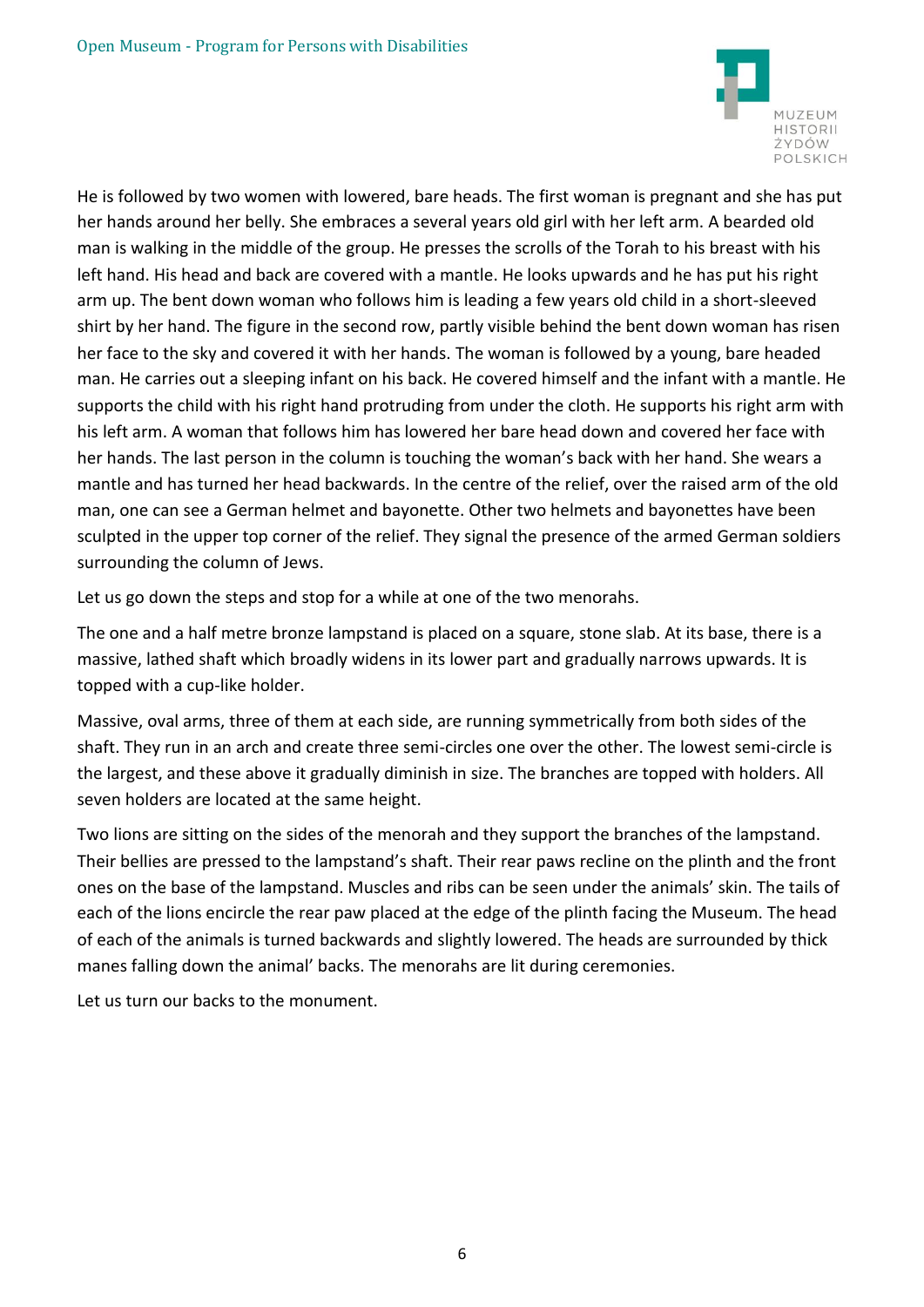

### **7. The Monument to the Ghetto Heroes and the Museum**

The Monument to the Ghetto Heroes faces the Museum of the History of Polish Jews. The Museum has been built on the plan of a square with sixty seven metres long sides. The building's foundations are of the same size as the plot in front of the Monument to the Ghetto Heroes.

The building is twenty one metres high. It was so designed as not to overshadow the Monument to the Ghetto Heroes and the nearby residential buildings. The simple silhouette of the Museum refers to the character of the post-war development of the Muranów District of Warsaw.

The building also reflects, in a way, the shape of the Monument. The Monument is a modest, stone block with a dynamic sculpture in the middle. The Museum is a cuboidal building, modest from the outside, with a complicated architecture inside and the hall surrounded by curvy-lined walls.

The museum devoted to the history of Polish Jews "enters into a dialogue" with the Monument standing opposite and facing it. The monument commemorates the murdered people and those who died fighting. The Museum complements the space of commemoration with a historical context and shows how Jews had been living throughout a thousand years of their history in Poland.

The designers tried to break the symmetry and did not place the main entrance to the Museum opposite the Monument to the Ghetto Heroes but closer to the building's corner at Anielewicza Street. Therefore, the Tree of the Common Memory of Poles and Jews is growing opposite the entrance.

Let us move forty metres ahead across the square, let's pass the drain grate and go six metres further across Irena Sendler Alley to approach the Museum's facade. Be careful since the building is surrounded by a one metre wide ground lowering filled with small stones.

## **8. The Museum's Elevation**

The building has a "zig-zag elevation" on the outside. It is composed of plates of greenish glass fixed at an angle to the building's walls and alternating with the sheets of perforated, patinated copper. The glass panels of the sizes of forty five by one hundred and ninety centimetres are suspended vertically in eleven rows.

"The zig-zag elevation" covers nearly the entire external walls of the Museum, even the windows of the offices. The exceptions include huge glazings of the elevation - one facing Zamenhofa Street and another one Karmelicka Street as well as the glazed corner to the left of the main entrance, the glazed wall and terrace of the Museum's restaurant facing Lewartowskiego Street and a panorama window several metres above the side entrance.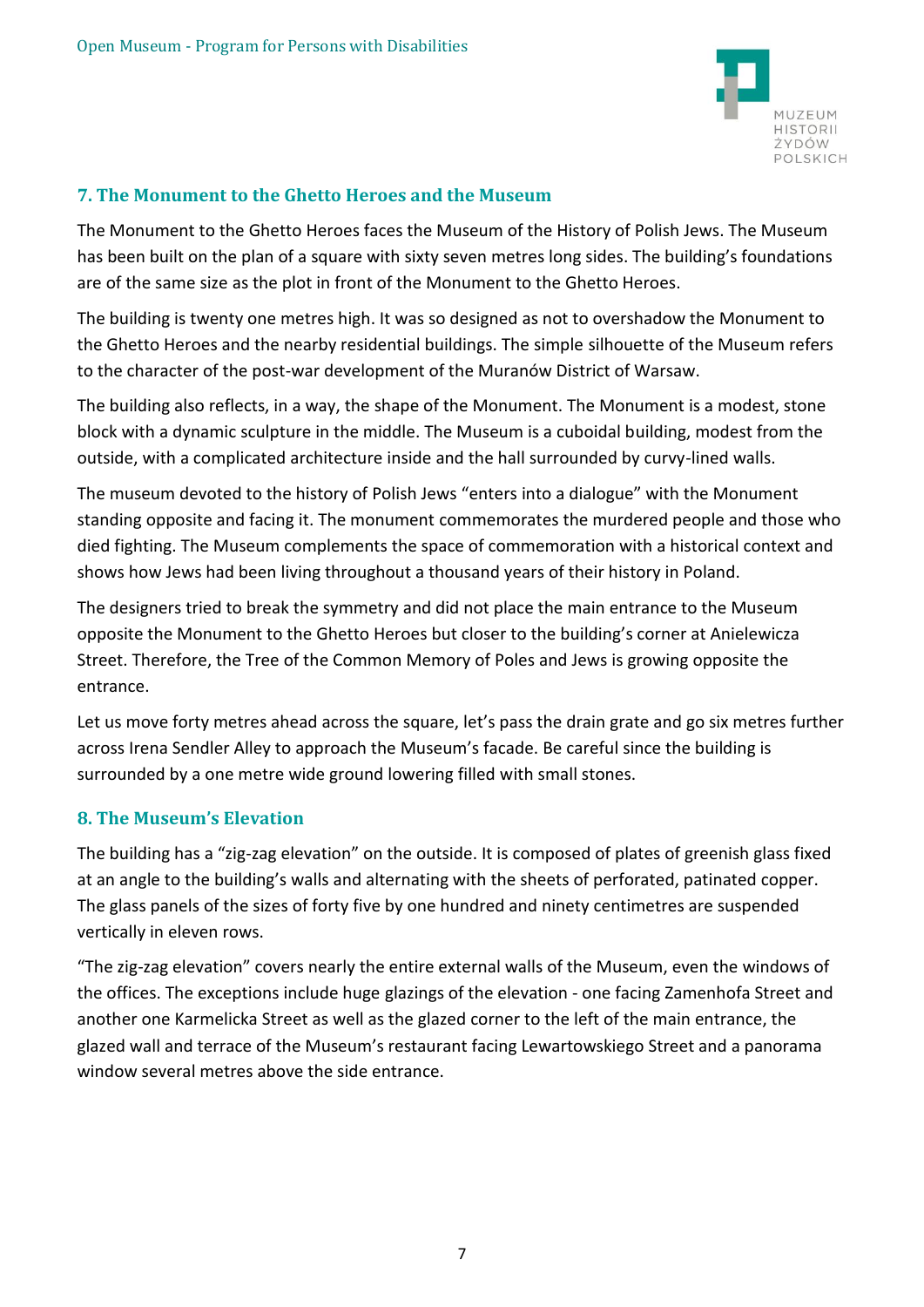

The architects wanted the glass and copper elevations of the Museum - like surfaces of the lake calm waters - to make a contrast with the beige Muranów blocks of flats and to merge with the greeness of the park. On the other hand, the sand colour and ellipsoidal shape of the internat walls, partly visible from the outside through the glazings refer to deserts and gorges of Israel. The cool and moderate body of the building and soft and warm space of the Main Hall complement and underline each other.

The glass panels are densely covered with a white, repeatable ornament made by a screen printing method. The ornament is composed of multiplied Hebrew and Latin letters forming the word "Polin". The ornament has been designed by Klementyna Jankiewicz. In her design, she referred to the first Jewish settlers in Poland.

# **9. The Polin Legend**

"Polin" means in Hebrew "you will find a place to rest here". It is also used as a name of Poland. Both these meanings are combined in the legend on the arrival of Jews in Poland.

It tells a story of Jews who - in the Middle Ages - fled from German lands to avoid persecution. They were fasting and implored God to save them from the hands of oppressors. Then, a piece of paper dropped from the sky with an instruction: "Go to Poland. You will find peace there." So, they began their journey eastward. When they heard chirping: "Po-lin! Po-lin" in the forests, they understood that birds wanted to tell them: "Take a rest here!" When they looked at the trees, it seemed to them that pages of the Gemarah - the book containing supplementary comments to the code of the customary law were attached to every branch. Then, they realised that they had reached Poland and found the place in which they could settle down and develop their spirituality and science. We quote the legend after Gershom Bader who described it in his book "Thirty Generations of Jews in Poland", published in Yiddish in 1927 in New York. The translation has been commissioned by the Association of the Jewish Historical Institute.

The Polin legend is referred to in many places at the Museum. Even the name of the Museum refers to it too. The Hebrew and Latin letters on the glass panels of the elevation are forming the word "Polin". Visitors learn the legend in the "Forest" Gallery, the first one they enter at the Core Exhibition. Also grey and green logotype of the Museum refers to that legend. It was designed by Przybor Zaniewski Ltd. Agency. It has a shape of a green letter "p" with the lower half of its leg in grey. The green part of the logotype resembles the Hebrew letter "pej". The intertwining "p" as "Poland" and "pej" as Polin form a simple geometrical sign clear both to people using the Latin alphabet and those using the Hebrew alphabet. It symbolises the Polish and Jewish histories intertwining for a thousand years and at the same time, refers to a rich offer and a modern, international character of the Museum.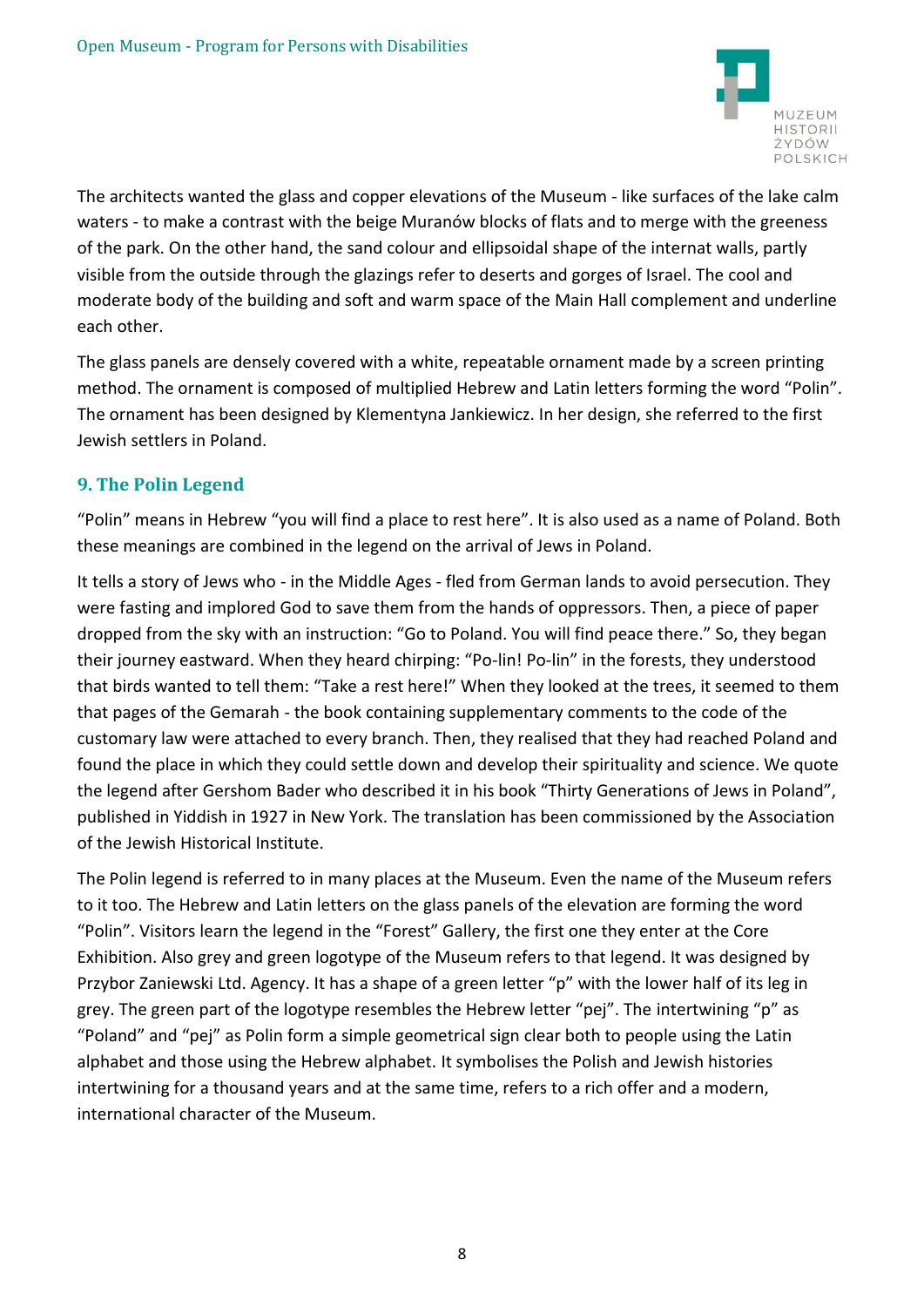

### **10. The Main Entrance**

On the left-hand side, we have an alcove of the facade and the main entrance to the Museum. The alcove is thirteen and a half metres wide. Three metres before the alcove, the grey pavement of the alley turns into a smooth, sandy coloured stone. Let us approach the left wall of that alcove.

The side walls of the alcove are the slightly bent inside, coarse, curve-lined walls in a sandy colour which surround a hall inside the building.

The alcove was created by moving a fragment of the facade eight metres inside the building. This withdrawn fragment of the wall has a shape of a rhomboid bent to the left and additionally widening at the bottom on the left-hand side. Its upper edge almost reaches the ceiling of the building. The contour of the alcove resembles the Hebrew letter "tav" which looks like a little "n" with left leg raised upwards to the outside. In his album "The Polish Alef-bet", Konstanty Gebert placed the Museum under the "tav" letter with which such words as "toldot" (history), "teva" (Ark) and "tarbut" (culture) begin.

The withdrawn fragment of the elevation is fully glazed. The glass panels are embedded in a frame made of a black metal with green dots. The side edges of the frame match the curvy-lined walls and its middle has been divided into rectangles with horizontal and vertical battens. The doors of the main entrance are located in the bottom part of the glazing. Let us refrain for the time being from entering the Museum.

## **11. The Information Board at the Main Entrance**

On the left wall of the alcove, one and a half metre away from its edge, on the height of sixty centimetres, a rectangular board of the black polished stone is suspended. Its sharp edges are protruding from the curvy-lined wall. Please watch your head when approaching the board.

An inscription has been cut on the stone reading: "Polin - Museum of the History of Polish Jews. Founders: the Ministry of Culture and National Heritage, the Capital City of Warsaw and the Association of the Jewish Historical Institute in Poland, the originator of the project. The building of the Museum was funded by the State Treasury and the Capital City of Warsaw in the years 2009- 2012. The general designer: Arkkitehtitoimisto Lahdelma & Mahlamäki OY in cooperation with Kuryłowicz & Associates sp. z o.o. The substitute investor: The Board of the Urban Development of the Capital City of Warsaw. General constructor: Polimex-Mostostal SA. The Core Exhibition of the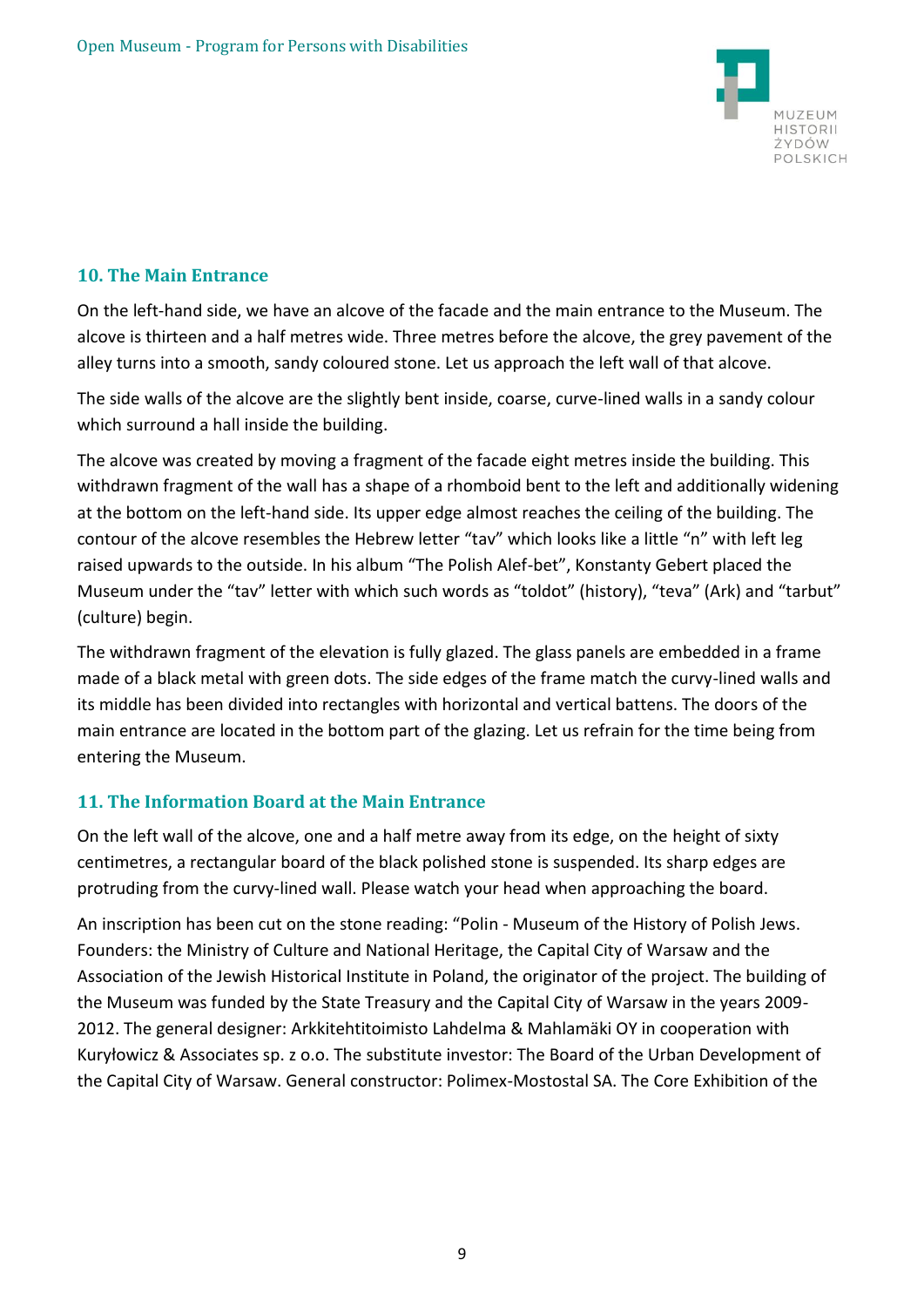

Museum has been implemented and financed by the Association of the Jewish Historical Institute in Poland thanks to the support of benefactors."

### **12. How the Museum Was Created**

The idea of creating the Museum of the History of Polish Jews was conceived in 1993 in the Association of the Jewish Historical Institute in Poland. Then, the International Honorary Committee of the Museum was established. It was composed of outstanding personalities from many countries, including, among others, Jan Karski, Jan Nowak-Jeziorański and Zbigniew Brzeziński. In 1995, the supporting associations and committees were established in the United States, Israel, Germany, the United Kingdom, France, Austria, Sweden, the Netherlands, Australia and Poland. Thanks to such a great support it was possible to collect donations from many private people and foundations from all over the world. In 1998, the patronage over the project of the Museum was assumed by President Aleksander Kwaśniewski. Also the works on documenting the Polish Judaic artefacts had commenced. In the years 1999–2000, the draft of the Core Exhibition's design had been developed. In 2001, Pope John Paul II welcomed the idea of the Museum. In the years 2000-2003, the collecting of funds and works on the programme of the Core Exhibition were underway.

On 25 January 2005, the Minister of Culture and National Heritage, the Mayor of the Capital City of Warsaw and the President of the Association of the Jewish Historical Institute in Poland concluded the agreement establishing the Museum of the History of Polish Jews. It is the first private and public institution of this kind in Poland created by the government, local authorities and non-government organisation. Pursuant to that tri-lateral agreement, the public side financed the erection of the Museum's building. Its cost amounted to eighty million zlotys. In a notary deed, the Capital City of Warsaw granted the JHI Association the right of perpetual usufruct of land for the construction of the Museum opposite the Monument to the Ghetto Heroes. The JHI Association was responsible for financing and creating the Core Exhibition worth forty million zlotys.

In February 2005, an international architectural contest was called for a design of the Museum's building. The task of the participants of the contest was to adapt the architecture of the building to the needs of the already designed Core Exhibition. One of the contest requirements was to create a relation between the building and the Monument to the Ghetto Heroes.

Two hundred forty five works from thirty six countries were submitted. The contest was adjudicated in June 2005. The winners were architects from Finland: Ilmari Lahdelma and Rainer Mahlamäki. Then, the works on construction and technical documentation began.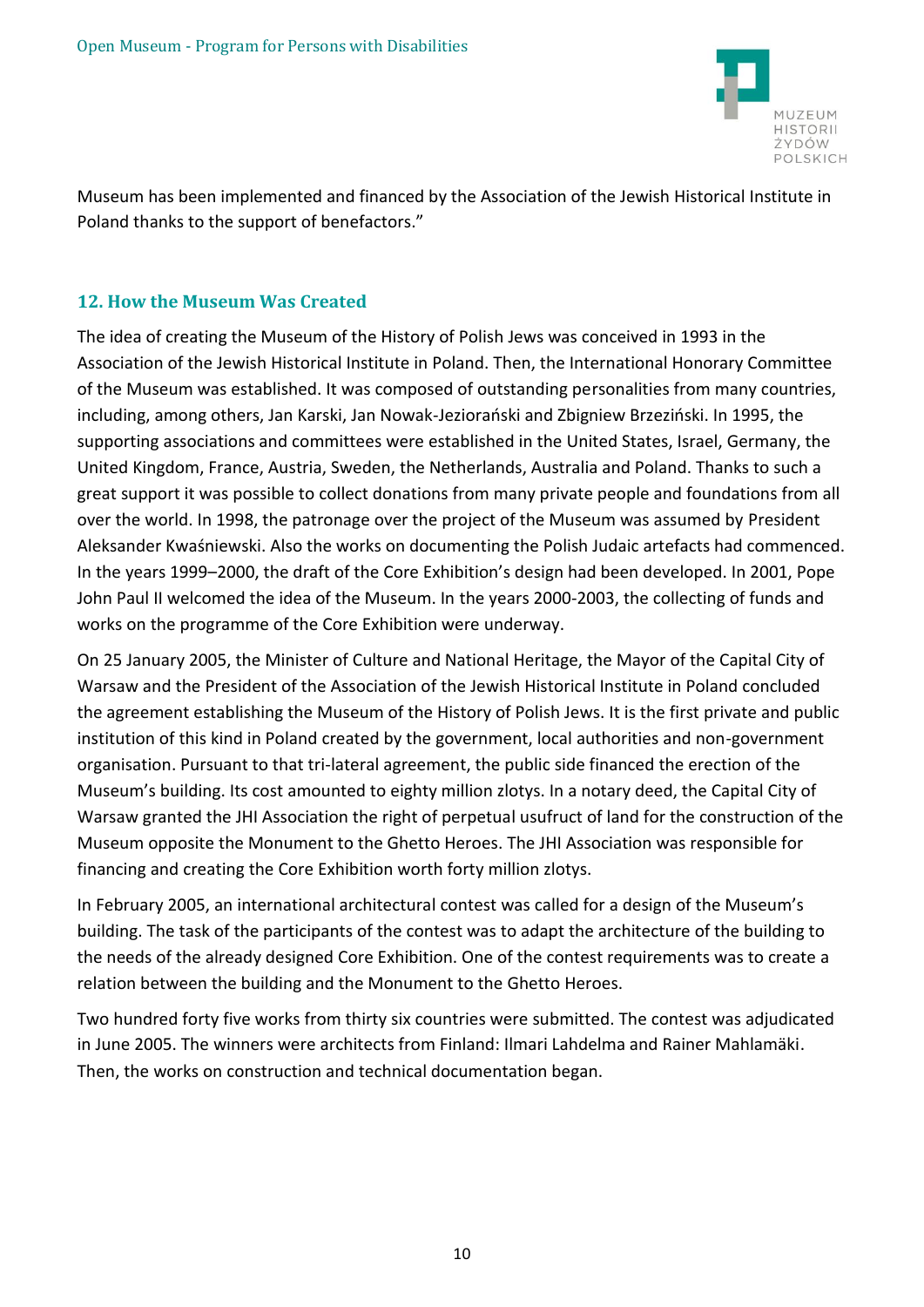

On 26 June 2007, the official ceremony of laying the foundation act for the Museum was held. In 2008, the tender for constructing the Museum was adjudicated. The construction works had been carried out in the years 2009–2013. The Museum launched its activities on 19 April 2013, on the seventieth anniversary of the Warsaw Ghetto Uprising.

## **13. The Mezuzah**

Let us approach the opposite, right wall of the alcove. Twenty centimetres from its right edge and one hundred and fifty centimetres above the pavement the mezuzah has been affixed. It is the only protruding element on this wall. It can be touched. One has to take care, however, not to damage the container's safety device on the bottom of a brick since it will activate the alarm.

The mezuzah for the Museum of the History of Polish Jews was made of a half of an orange brick extracted from the no longer existing tenement house at the former 10/12 Nalewki Street. In the top right corner, the "shin" bent to the right was cut on the surface of the brick. A groove was made alongside the sectioned brick. The protection cover of stainless steel was fixed in the groove. On 15 April 2013, Michael Schudrich, the Chief Rabbi of Poland placed a glass, hermetically closed container with the parchment in it and unveiled the mezuzah.

The word "mezuzah" means in Hebrew a door frame. The mezuzah is a flat, ornamented case, usually metal or wooden, suspended on the right, external door frame and directed towards the entrance. A "klaf" that is a scroll of parchment with a fragment of the Book of the Repeated Law in Hebrew - the Shema Israel prayer: "Hear O Israel!" is inserted into the mezuzah. "Hashem the Lord our God, Hashem the Lord is One. You shall love the Lord your God with all your heart, with all your soul, and with all your might. And these words which I command you today shall be upon your heart. You shall teach them thoroughly to your children, and you shall speak of them when you sit in your house and when you walk on the road, when you lie down and when you rise. You shall bind them as a sign upon your hand, and they shall be for a reminder between your eyes. And you shall write them upon the doorposts of your house and upon your gates." While entering the house or leaving it, Jews touch the mezuzah with their fingers to express their respect for the symbol of God's presence.

Every mezuzah is ornamented with the Hebrew letter "shin". It resembles the Latin letter "w". "Shin" is a reference to the biblical name of God - "El Shaddai" (Almighty) being also an acronym of the Hebrew expression "Guardian of the Doors of Israel".

Ninety works had been submitted to the international contest for a mezuzah design for the Museum of the History of Polish Jews. The authors of the winning design are: Andrzej Bulanda, an architect and his son, Maciej Bulanda, a historian. They have been inspired by the words of a Jewish historian,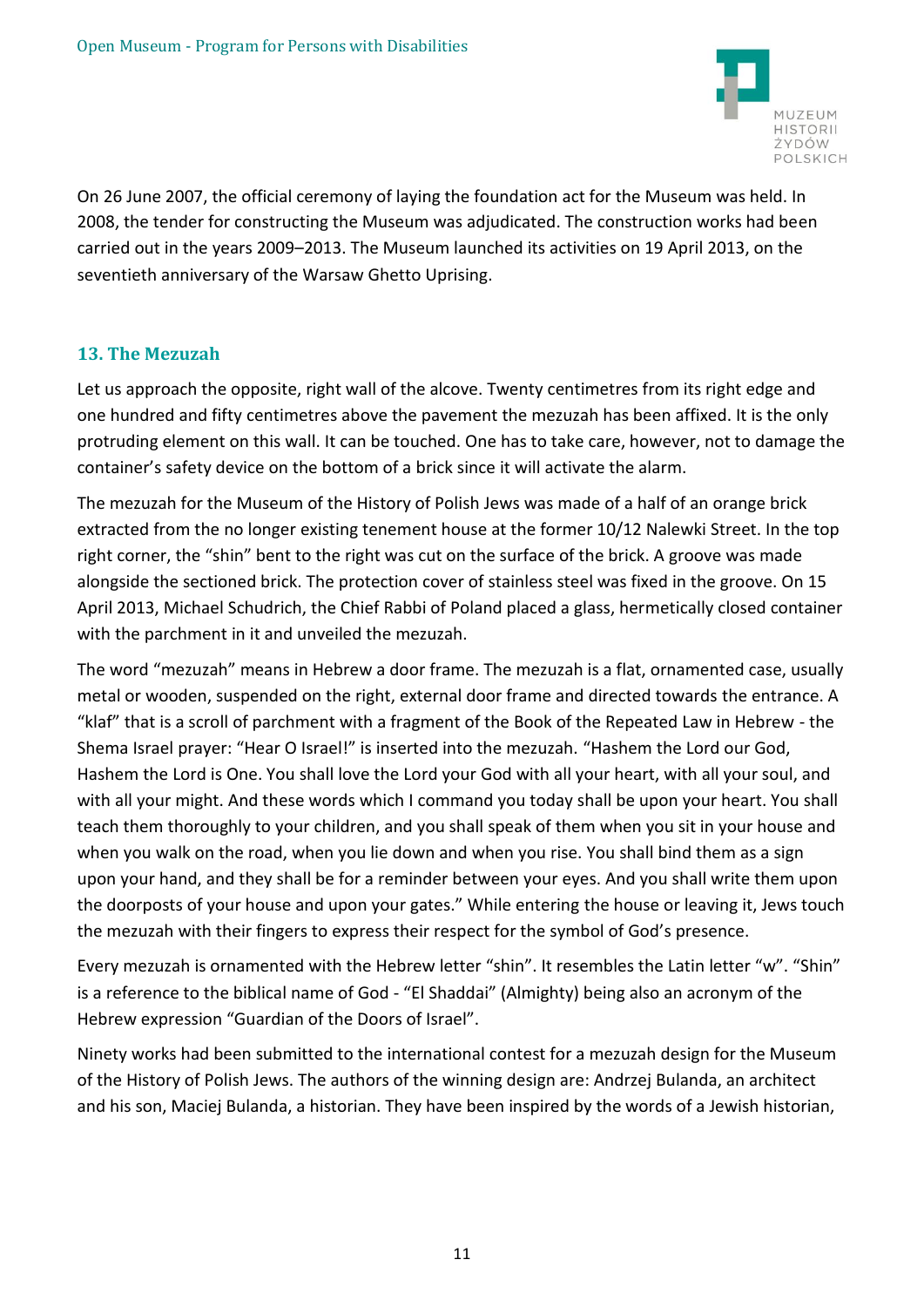

Hilel Seidman who, looking at the sea of the ruins of the ghetto said: "A friend of mine who emigrated to America (Benjamin Wolf Hendeles) wrote to me before World War II: 'There are such minutes, particularly during the Shabbat and holidays when I would like to kiss the pavement of the Nalewki Street.' And I recall what Albert Londres, the author of 'Le Juif errant est arrivé' once told me: 'When prophet Eliah will be about to announce the arrival of the Messiah, where will he stand to blow the ram horn?' And he answered: 'Just here, at the junction of Gęsia and Nalewki Streets. Because it is here where there is the greatest concentration of the Jewish masses in the world, of Jewish power and *idyszkejt.* [...] Of all Jewish communities the largest and the most traditional is in Poland, in Warsaw, and in Warsaw at this here junction of Nalewki and Gęsia Streets. It turns out that it is here and nowhere else where there is the very Jewish centre of the world." The quotation comes from Hilel Seidman's book "Togbuch fun warszewer geto" published in 1947 in Buenos Aires. The translation by Anna Ciałowicz was taken from the www.warsze.org.pl website.

This centre of the Jewish world was in the middle of the Warsaw Ghetto and the Museum of the History of Polish Jews and the Monument to the Ghetto Heroes are situated just two hundred and seventy metres away from that place. Therefore, the authors of the design decided to extract the brick from the Nalewki ground which Seidman's friend "pushed" to America wanted to kiss. A brick from Nalewki Street, that silent witness to history reminds us of the history of this sacred place and underlines the continuity of the Jewish culture and tradition in Warsaw.

## **14. The Vestibule and the Slopy Bridge**

Let us make a turn so that we will have the mezuzah on our right-hand side. In front of us we have three doors of the main entrance. They cover almost the entire width of the alcove. In the middle, there are sliding doors and at the sides - the rotating doors. The sliding doors are opened by the security guards, for example for people in invalid carts. The rotating doors do not rotate automatically, they have to be pushed.

Let us enter the vestibule through the rotating right doors and stop at their left-hand side.

The vestibule is a very high, bright space. It is eleven metres long and twelve and a half metres wide at the doors. It narrows by two metres inside the building. The side, wavy walls of the vestibule are tilted towards each other and meet high under the ceiling.

On the left-hand side of the vestibule, there are glass, pendular entrance doors. Two check in gates are located three metres ahead of us with metal detectors and on the right-hand side, there is an Xray baggage conveyor.

Let us place our possessions on the conveyor and cross the gate.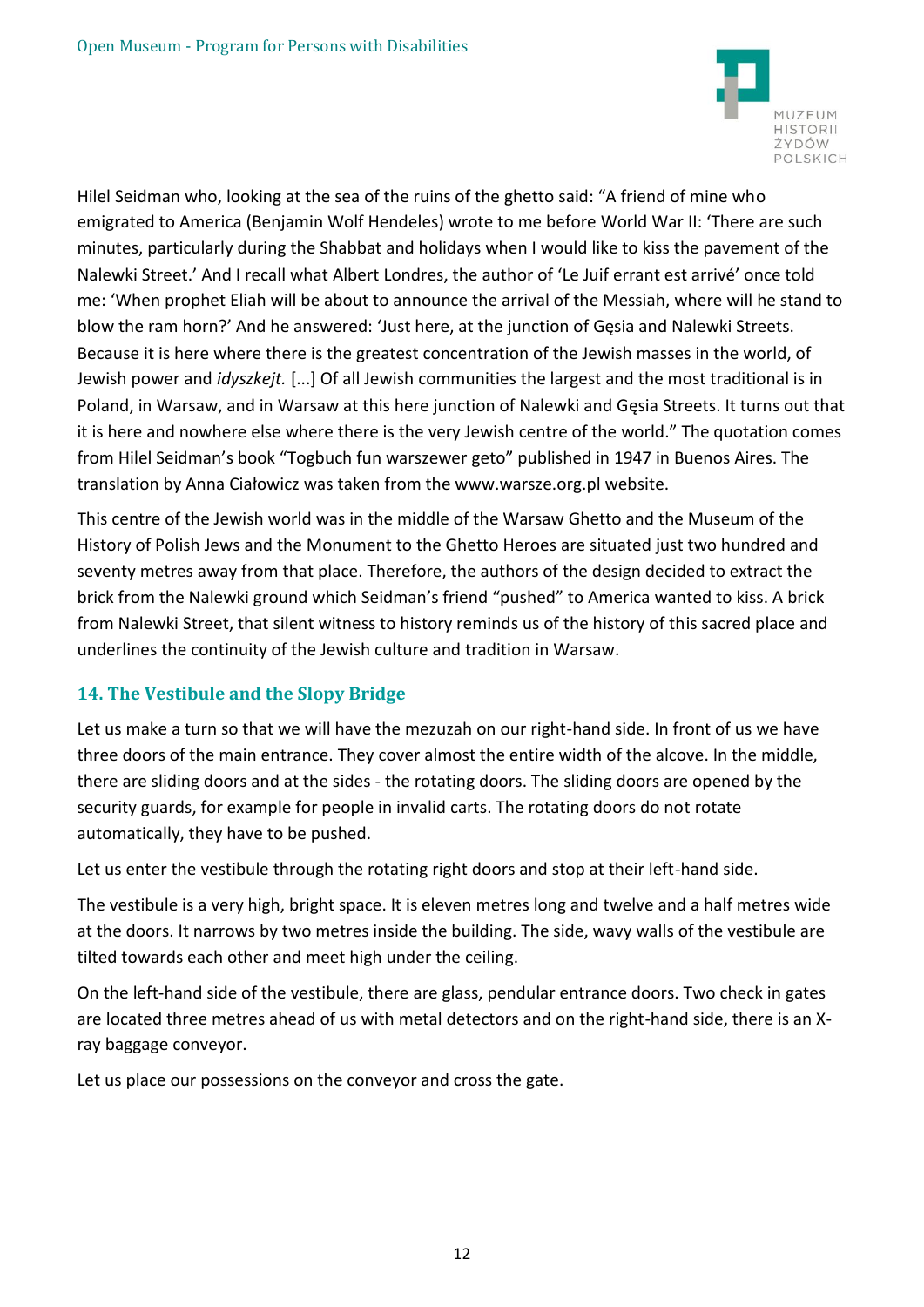

After collecting our luggage, let us move five metres forward straight to the glass balustrade located at our waist's height. Let us turn to the right.

Bigger bags and knapsacks have to be left at the left luggage office. It is located at a slight angle to the left, behind the left wall of the vestibule.

The glass balustrades - the one at which we are standing and another one placed symmetrically to it on the left-hand side of the vestibule - are protecting the edges of the bridge. It starts in the middle of the vestibule's width and runs opposite the sliding doors. The bridge is three metres wide and eighteen metres long. It leads slightly upward to the main hall.

Under the bridge, there is the first gallery of the Core Exhibition titled "Forest". Above the bridge, on the Plus One level, there is another bridge, the crosswise Bridge of Memory.

Let us go along the balustrade turning right and enter the main hall through the bridge. At the end of the slope, the balustrade turns right again. Let us stop here.

## **15. The Main Hall**

At both sides of the Main Hall, there are twenty metres high, irregularly angled walls. They meet somewhere at the top, at the place invisible from the Hall. We have an impression that we are standing in the middle of a high, bright canyon with softly waved walls in a sandy colour.

The vestibule and the glazed main entrance are behind us.

On the left, there is a corridor leading to the Place of the Family Education, lifts for employees, the spiral staircase and toilets.

On the left-hand side, at a certain angle, a long counter begins. There are cash desks and the Information Desk. Ten metres further, the counter turns left and moves away from the Hall. Next seven metres further, it disappears behind a curvy-lined wall. The cloakroom has been located there.

At the curvy-lined wall obscuring the cloakroom from the Hall's side, there are steep stairs leading down to the Core Exhibition. They are separated from the Hall by a balustrade of glass plates.

In front of us, there is the glazing of the elevation facing the local community park at Karmelicka Street. It is the biggest suspended glass wall in Poland. It is sixteen metres high. Its shape resembles the crown of a widespread tree - similar to that of the linden visible behind the glass which grows on a slope beside the Museum. From the outside, the glass is toughened and stabilised with a metal construction and glass panels perpendicular to the glazing.

The curvy-lined wall on the right-hand side of the Hall bends sharply over it. In case we would like to approach it, we should take care of our heads. On our right-hand side, there is a passage leading to the lounge.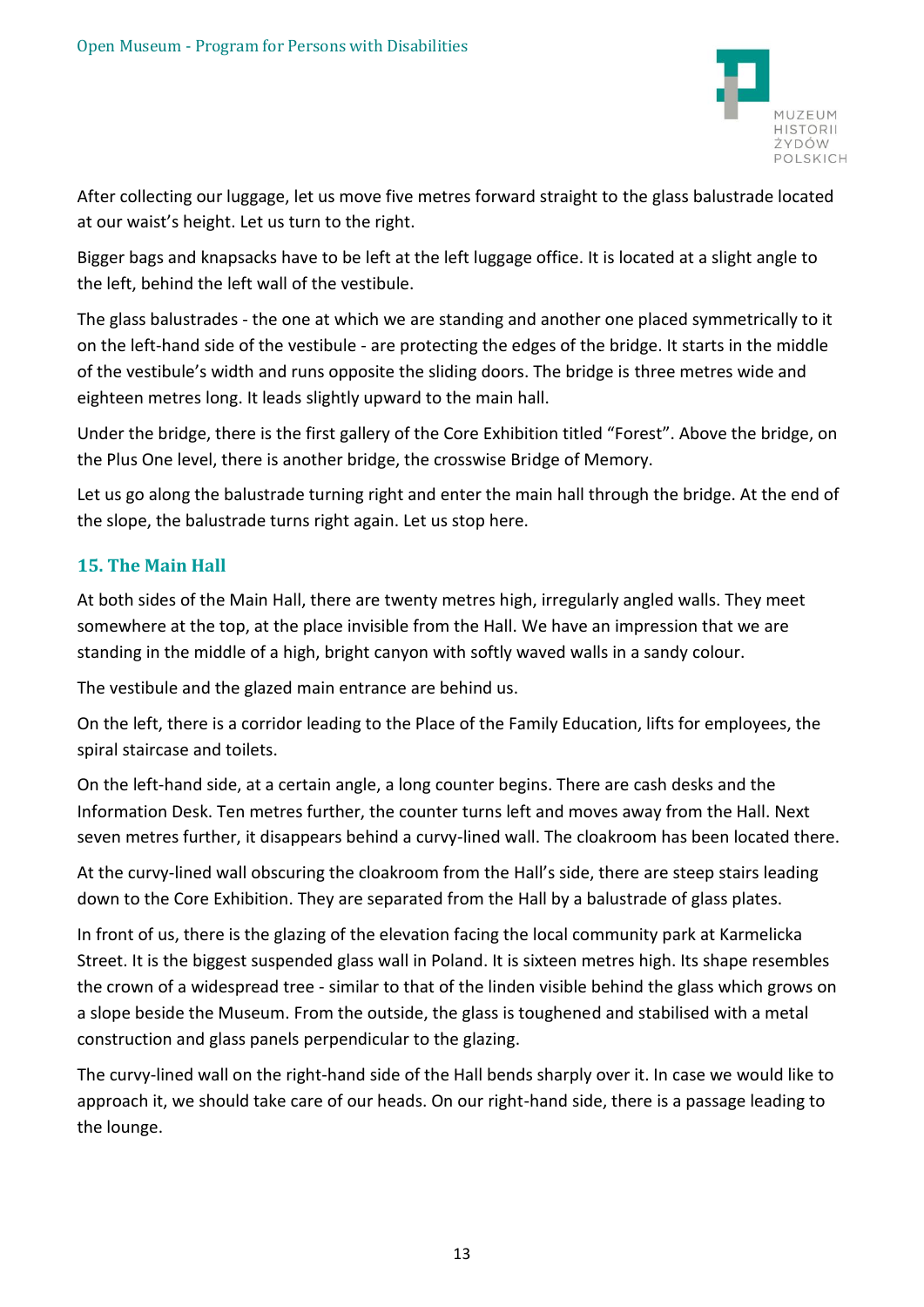

The space between the walls of the Hall is like a crack running along the entire body of the building. The architect Rainer Mahlamäki compared the walls of the Hall to the waters of the Red Sea which parted to let Moses pass when he was leading Israelites away from Egypt.

The Hall symbolises also the great rift in the history of Polish Jews caused by the Holocaust. On one side, the Hall faces the plot dedicated to the memory of Jewish fighters and on the other side, it leads to the local community park. It links two worlds - the world of death and the world of life.

### **16. The Museum Layout**

The Main Hall is the place which enables getting oriented what the layout of the Museum is. It is a six-storey building: two underground floors and four storeys over the ground.

On the Minus Two level, there is the Core Exhibition, on the Minus One level - the side entrance and on the Zero level - the main entrance.

The Hall divides the entire height of the building into two parts.

On the left-hand side, on Zero and Plus One levels, there are educational and workshop rooms, and on the right-hand side - the exhibition and screening rooms as well as the Auditorium, catering utility rooms and the commercial space. However, the layout of the storeys is not symmetrical and the Plus One level on the left -hand side is not equivalent to Plus One level on the right-hand side.

In the left part of the building, on Plus Two and Plus Three levels, there are offices.

Let us move five metres to the right, up to the passage in the curvy-lined wall. Let us touch the wall to feel its texture and grooves.

## **17. The Curvy-Lined Walls**

The left curvy-line wall is almost parallel to Anielewicza Street. The right one is longer - it measures as much as eighty metres. It runs almost parallel to the left wall from the main entrance through the greater part of the Hall. Only before the glazing on the side of the local community park, it sharply turns right and twenty metres further it reaches the elevation.

The two walls flexible in many elements are not a pure decoration. These are the only curvy-lined load-bearing walls of this size in Europe which support ceilings and partly the roof. Their internal construction is composed of pipes of stainless steel to which bent hardboards and reinforcing mesh were attached. Then, the injection of the concrete mix was manually carried out. The external layer of the concrete was dyed in a sandy colour.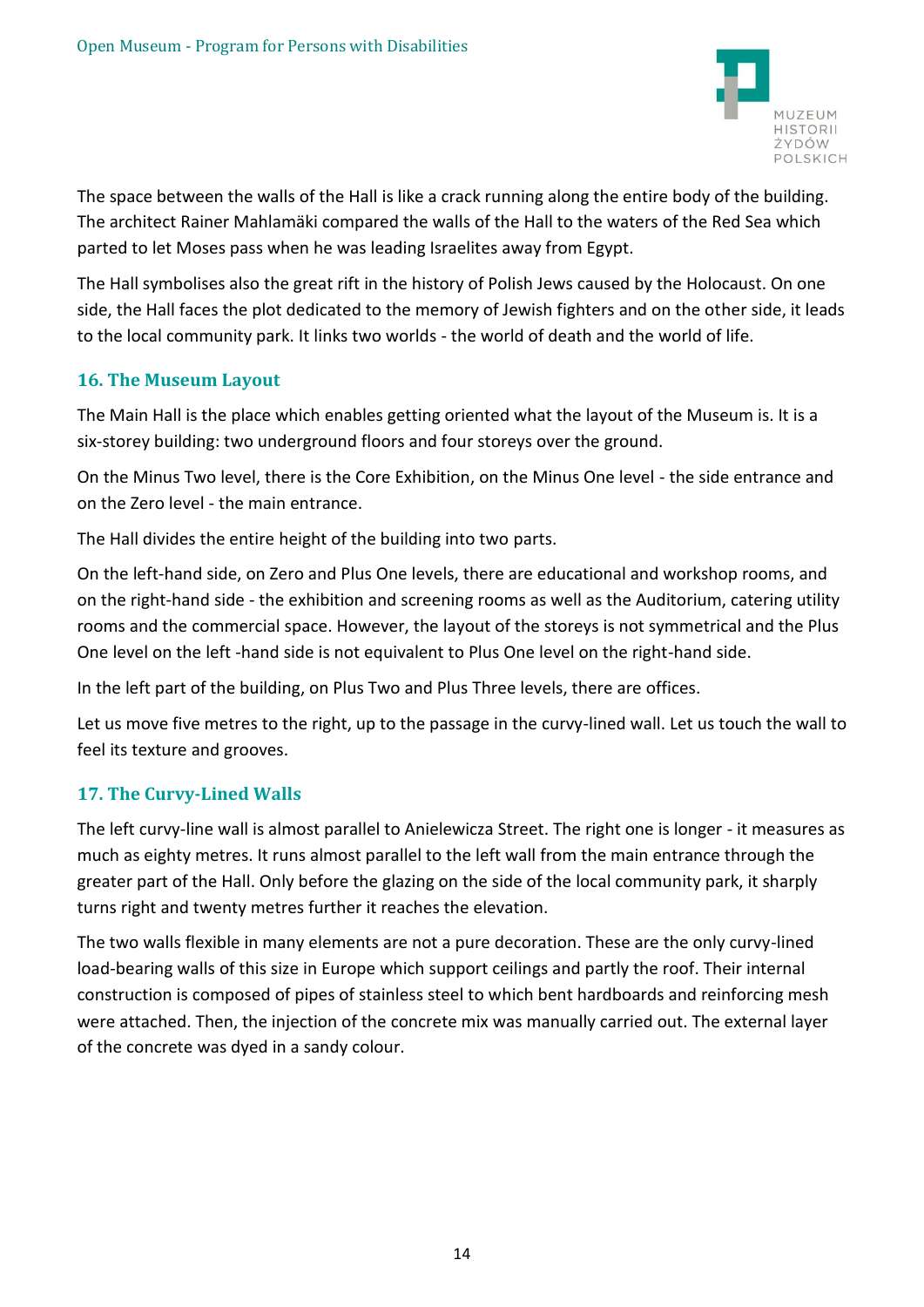

The coarse walls of the Hall are covered with a dense net of groovies since it is impossible to inject concrete into large spaces at one time. The groovies also prevent cracking of the all the time working walls.

In each wall, there is a narrow, long window facing the Hall on the Plus One level. The window in the left wall provides light to the office space while the one in the right wall to the foyer in front of the Auditorium.

The curvy-lined walls also mark the border between the stone floor in the high, bright Hall and the oil parquet in the low, darker rooms on the right and left-hand sides of the Hall.

Let us stop in the passage leading to the lounge at the right turning towards the curvy-lined wall.

On the right, we have a twenty seven metres long corridor. On the right-hand side, it is limited by a curvy-lined wall. On the left-hand side, there are: entrances to two lifts, the lower stairs, the Museum store and the Information Centre. The lower stairs are leading from the level of the Core Exhibition to the Zero level.

Almost straight ahead, slightly to the right-hand side, there are: the side wall of the lifts at a distance of five metres, upper stairs at a distance of eleven metres and the bridge at a distance of seventeen metres. The upper stairs are leading to the Plus One level where there are: the Auditorium, a small room of temporary exhibitions and two screening rooms. The bridge links the lounge with the big room of temporary exhibitions.

Further, on the left hand side, there is the catering space of the Museum.

Closer to us, on the left-hand side, there is the lounge.

#### **18. The Lounge**

It is a low, artificially lit space of irregular shape and the size of, more or less, twenty by twenty metres. On the left-hand side, it is surrounded by the curvy-lined wall forming an arch.

The main element of the lounge is the reconstructed roof of the Gwoździec Synagogue. The roof is protruding through a square opening in the floor which has been protected with glass panels. They are nine metres wide and extend from the floor to the lounge ceiling. The glass, half a metre wide desktop was affixed at an angle around them at the height of eighty centimetres. The texts and photographs on the desktop depict the history of wooden synagogues in the old Republic of Poland.

Let us move twelve metres forward, at a slight angle to the left from the desktop, so that we are facing the desktop and have the Main Hall on our left-hand side.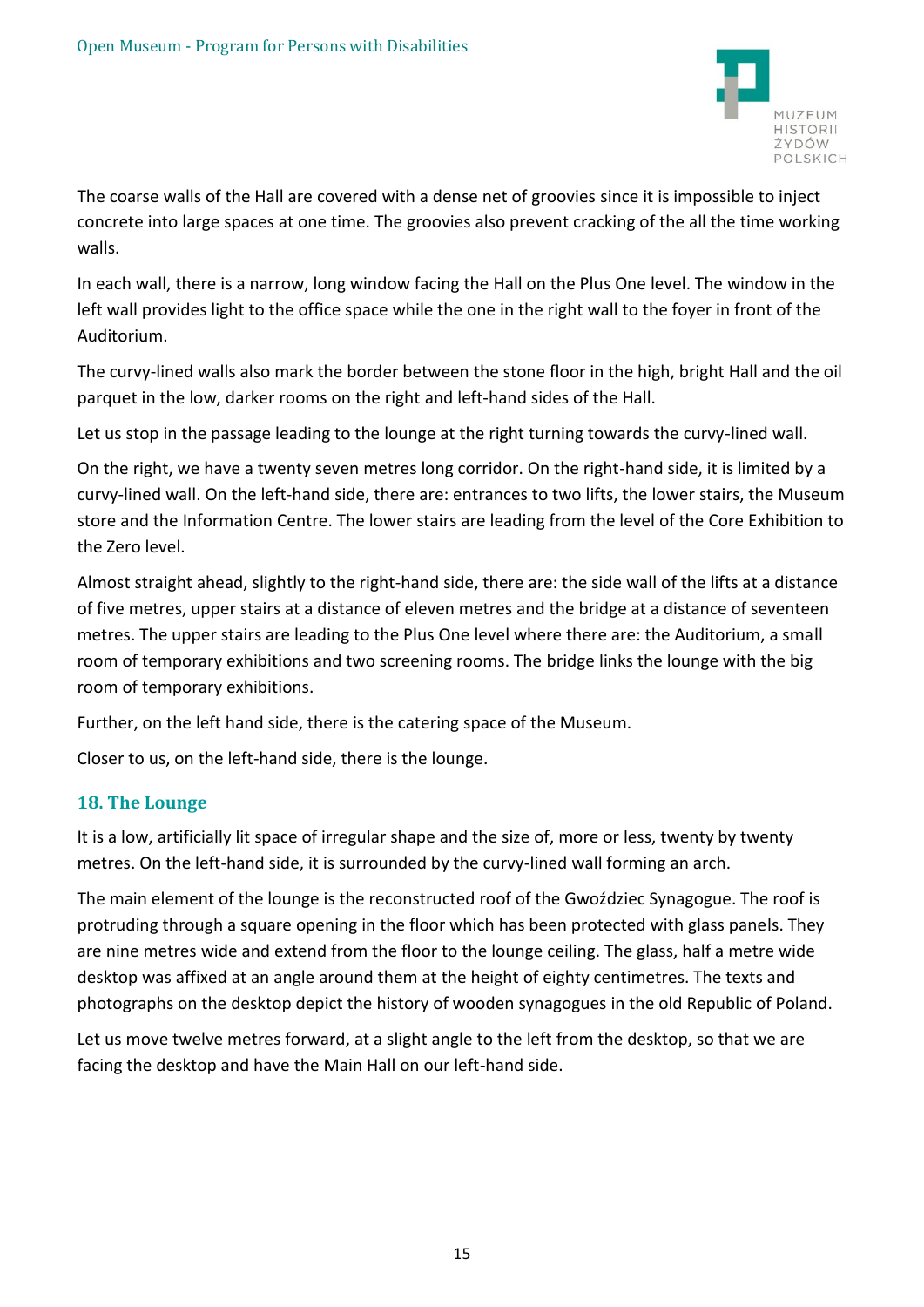

## **19. The Replica of the Roof of the Gwoździec Synagogue**

Laura and Rick Brown from the American non-government organisation Handshouse Studio initiated the educational project "Gwoździec Re!construction", co-financed by Ms Irene Pletka from Australia. The project aimed at recreating the wooden roof and the ceiling of the cupola ornamented with polychrome of the no longer existing synagogue in Gwoździec erected in the middle of the 17th century and rebuilt in the 18th century. Collection and development of the documentation concerning the synagogue had lasted for almost eight years. In 2011 and 2012, the Handshouse Studio, the Association of the Jewish Historical Institute and the Museum of the History of Polish Jews organised workshops at historical synagogues in eight Polish cities. The joiner's and painter's works had been done by young volunteers mostly from Poland, the USA, France, Germany and Israel under the guidance of the international team of historians, architects and artists. They used traditional tools and techniques applied several hundred years earlier.

At the beginning of 2013, the replica of the synagogue's roof was installed at the Museum. The upper part of the tall, gabled roof extends over the level of the lounge. Only one fourth of its surface has been covered with shingles. Due to it, the roof construction, including twelve rafters is revealed. The skeleton of the roof is made of a raw wood marked with cracks and traces of the use of an axe.

The roof covers the replica of the wooden vault of the synagogue. It has a pointed top like Turkish tents. At the bottom, it is ornamented with rich paintings: the signs of the Zodiak, animals, flowers, fruit and Hebrew inscriptions. They can be admired from the level of the Core Exhibition in the "Shtetl" Gallery.

Let us turn right and move along the desktop to its corner and stop there.

## **20. The Catering Section**

On the left-hand side, behind the replica of the roof of the synagogue, the chairs of the cafe have been placed.

Behind them, there are two passages in the curvy-lined wall. They lead from the lounge to the glazed elevation facing the local community park.

To the left, there is a self-serving restaurant "Besamim" serving dishes of the Jewish cuisine. The front wall of the restaurant is nine metres long and is made of glass panels. You have to be careful since they open inside and outside thus creating one to four entrances.

In the corner of the lounge, between the curvy-lined wall and the wall of the restaurant, there are toilets. They are accessible both from the lounge and the restaurant.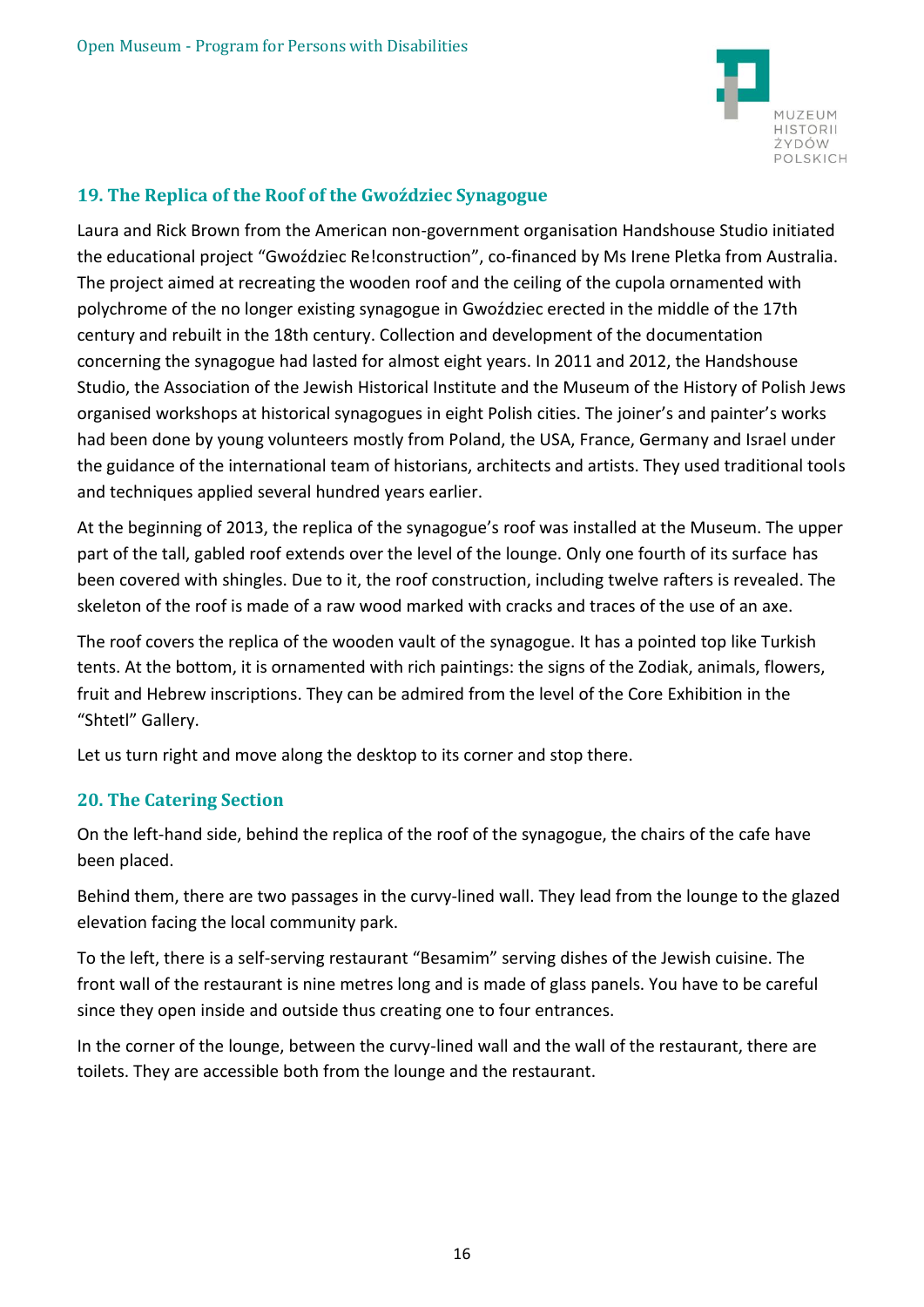

On the right from the restaurant, there is a cafe. It is a rectangular window opening where a counter has been placed. The cafe offers kosher dishes, drinks and desserts which you can consume at one of the cafe tables.

## **21. The Bridge at the Lounge**

On the right, there is a concrete bridge running from the lounge to the big room of temporary exhibitions. It is secured with glass balustrades at the sides. Let us move six metres to the right and stop at the bridge.

It is eleven metres long and two and a half metres wide. It has a parquet floor.

Over and under the bridge, there is an open space from Minus Two level up to the ceiling.

On the left-hand side, the names of the benefactors who contributed to the establishment of the Museum have been written on the lighted wall five storeys high.

On the right-hand side, there are two glazed panels of the lift shafts and a staircase.

The bridge reaches the automatically sliding glass doors of the big room of temporary exhibitions. Let us enter it and hand out our ticket to a Museum employee.

### **22. The Big Room of Temporary Exhibitions at the Zero Level**

The room measures six metres by thirty three metres. The doors through which we have just passed are located on the shorter wall in its right corner. The room is quite high. There is one window just opposite the doors facing the Monument to the Ghetto Heroes. On the left-hand side, there are eight pillars in two rows. The setting of the interior, including the layout of cases and partition walls, changes according to the exposition.

At an angle to the left, thirteen metres away from the entrance, there are spiral stairs with two small platforms. They lead to the rear doors of the small room of temporary exhibitions on the Plus One level. Let it go up the stairs.

## **23. The Small Room of Temporary Exhibitions on Plus One Level**

The rear, sliding doors of this room are open. Let us go inside and stop for a while.

The small room of temporary exhibitions is a space of nine metres wide and thirteen metres long. On the left-hand side, there are two pillars. In the front wall, just ahead of us, at the level of our waists, there is a longitudinal niche and a horizontal window in it. In case of some exhibitions, the window is blackened. On the right-hand side of the window, there are front doors of the room leading to the Foyer.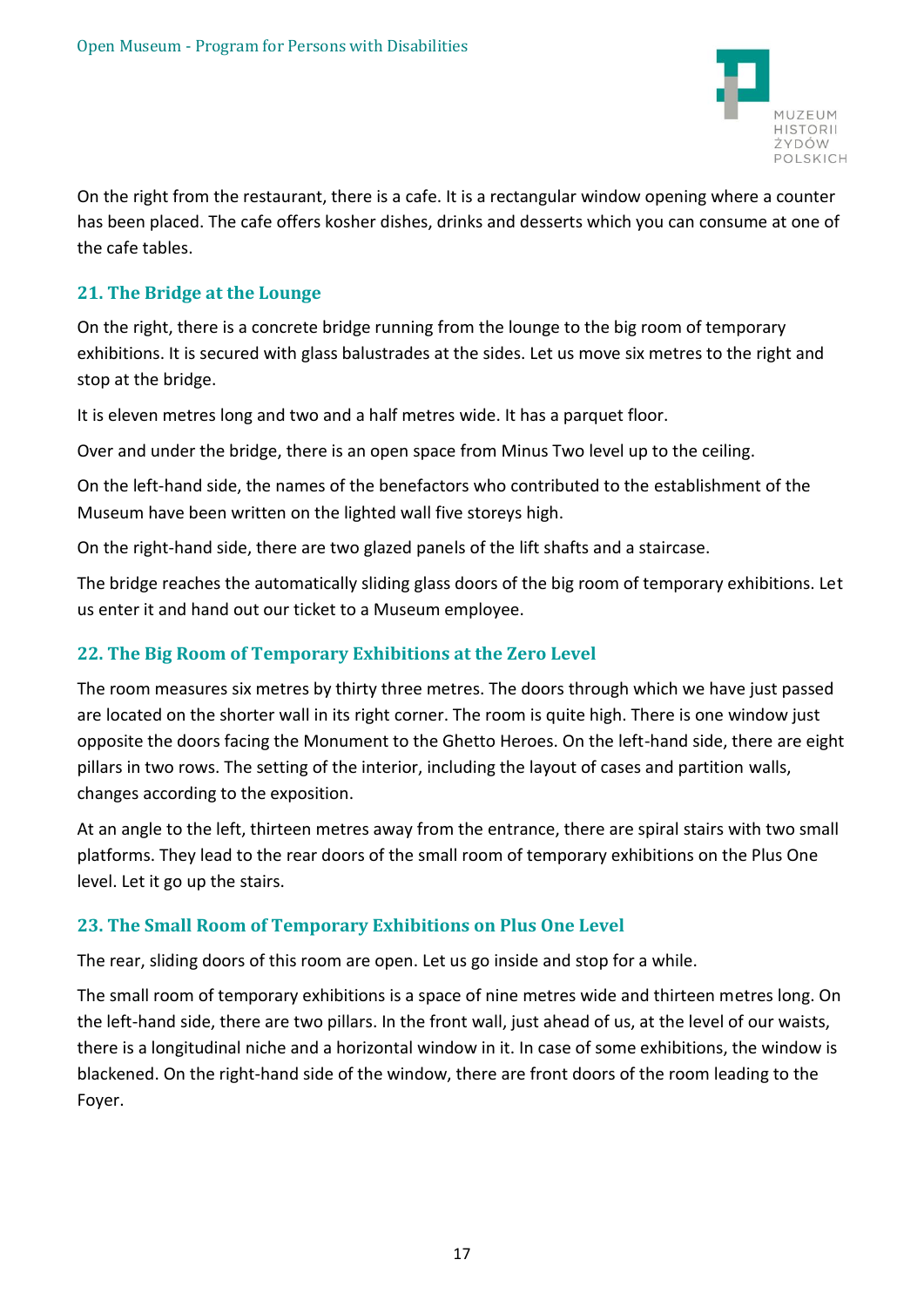

The narration of the exhibition displayed in the big room downstairs is continued here or an independent exhibition is on display.

## **24. The Collections of the Museum of the History of Polish Jews**

The POLIN Museum's offer is not limited to temporary exhibitions and the Core Exhibition but it includes diversified cultural and educational activities. It also has a rich and diversified collection of over three thousand exhibits connected with the Jewish heritage. It includes works of art, from drawings by Jan Piotr Norblin from the 18th century up to works by contemporary artists like Ewa Kuryluk, Ryszard Horowitz and Tadeusz Rolke. The collection of artistic craftsmanship includes, first of all, artefacts from synagogues like, for example, Hannukah lamps and cups with two handles for ritual washing of hands. The most numerous exhibits include historical artefacts like photographs, postcards, prints, personal and historical documents, gramophone records and utilitarian items like a needle set and wedding cap which are often connected with unusual, moving histories of their donors. The Museum has also a rich collection of books and, among others, historical editions of the Talmud, the 19th century prayer books or pre-war editions of the classical writers of the Polish literature. Some of the exhibits are displayed at the Core Exhibition and some are used during temporary exhibitions or other undertakings organised by the Museum.

The museum items have been acquired by purchase or from donors within the Programmes of Collecting Memorabilia in Poland and Israel and during archaeological excavations. Archaeologists found lumps of carbonised announcements issued by the Judenrat in summer 1942 as well as cutlery, glass and metal objects, fragments of china, door locks and buttons.

Information on items from the Museum's collection have been made available in the online catalogue called the Judaica Central Database [Centralna Baza Judaików].

Let us leave the room of temporary exhibitions and enter the Foyer and stop here.

#### **25. The Foyer**

The Foyer is a low, irregular corridor about sixty metres long. Its plan resembles the shape of big letter "B". There is a straight wall behind our backs and on the opposite side - the curvy-lined wall creating loops of the letter "B".

A little further, on the left-hand side, the corridor ends with a bright, glazed space opening the view upon the Monument to the Ghetto Heroes. One of its walls consists exclusively of glass panels covering the entire building. Therefore, the conditions here are similar to those outside. It is the place where sometimes, particularly in spring and summer, presentations and workshops are held.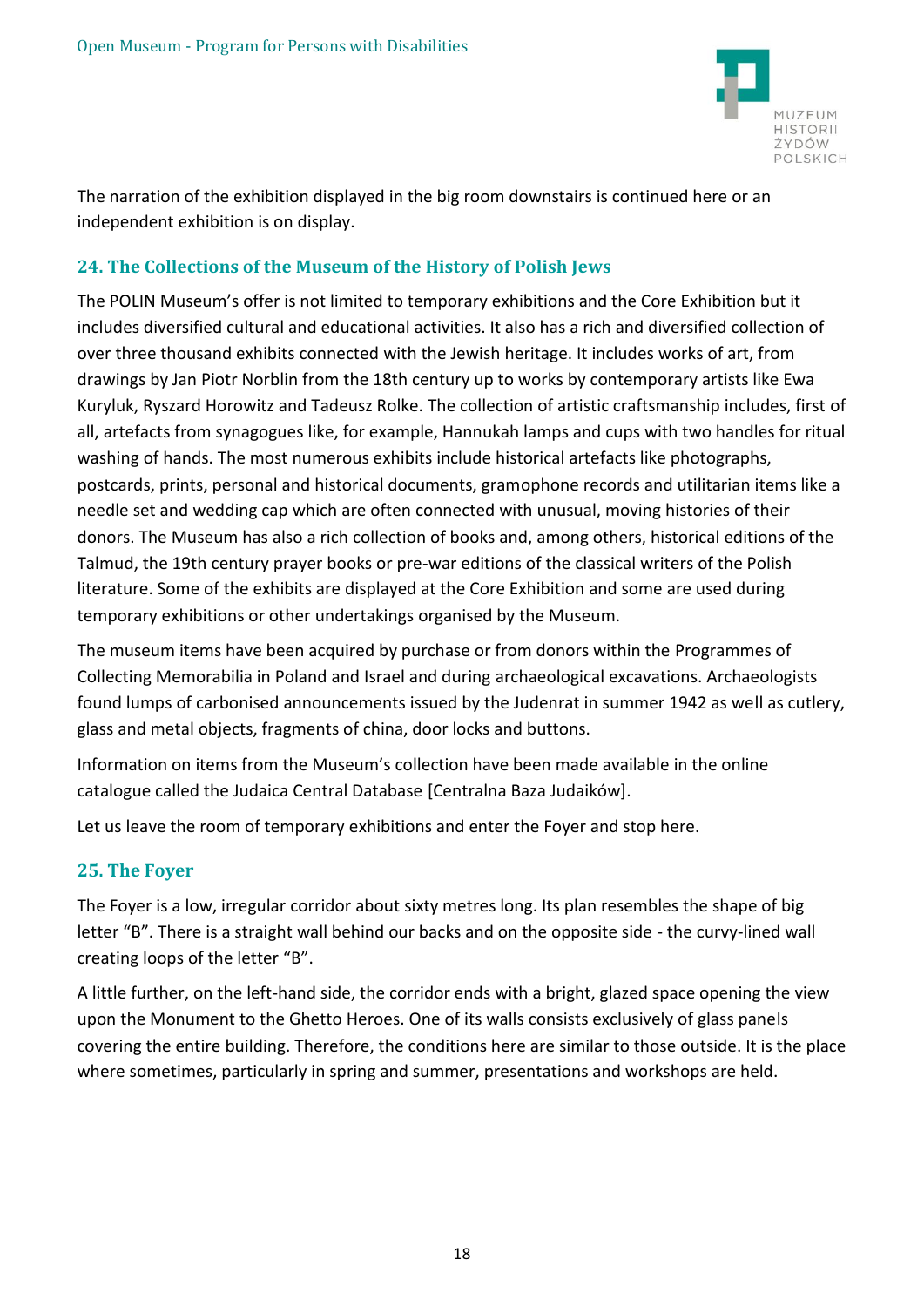

Two small screening rooms adjoin the straight wall of the Foyer as well as the small room of temporary exhibitions (behind us), technical room, stairs leading down, two glass panels, toilets, the Auditorium and the cloakroom.

Opposite the stairs, in the narrowing of the corridor, there is the entrance to the Bridge of Memory.

In the middle of the corridor's length, there are pillars placed every nine metres.

The Foyer in front of the Auditorium lights a narrow, long, horizontal window in the curvy-lined wall. It faces the Main Hall.

Let us move nine metres ahead from the doors of the small room of temporary exhibitions to the curvy-lined wall. Then, let us move right along the wall as far as to the concrete door frame of the entrance to the bridge. Let us turn left to the bridge and stop on the bridge.

# **26. The Bridge of Memory on the Plus One level**

The bridge which links both curvy-lined walls is nine metres long and two metres wide. Its opposite end is closed by the doors leading to the offices. According to the original conception of the architect, the bridge and balustrades were to be made of glass but due to security reasons they have been made of white painted concrete. The bridge is paved with parquet.

On the left from the bridge, there is a view of the vestibule and glazing of the main entrance as well as the Tree of the Common Memory of Poles and Jews. Below, there is a slopy bridge and under the bridge - the "Forest" Gallery. On the right-hand side, there is the Main Hall which ends with the glazing facing the local community park.

The bridges linking spaces of the Museum in several places refer to the idea of building bridges in space and time - linking times, histories, people and continents.

Let us leave the bridge and stop on the left-hand side. Let us stop at the corner near the door frame.

At an angle to the left, fifteen metres away, there is a pillar. Two metres behind it to the right, there is the Auditorium. Let us go there.

## **27. The Auditorium**

Behind the external doors of the Auditorium, there are internal doors and three metres further broad stairs leading up. Let's go inside.

The staircase ends in the middle of the Auditorium's width in the passage running across the room between the eleventh and the twelfth rows of chairs. The passage leads to the left and to the right to the stairs placed along the side walls.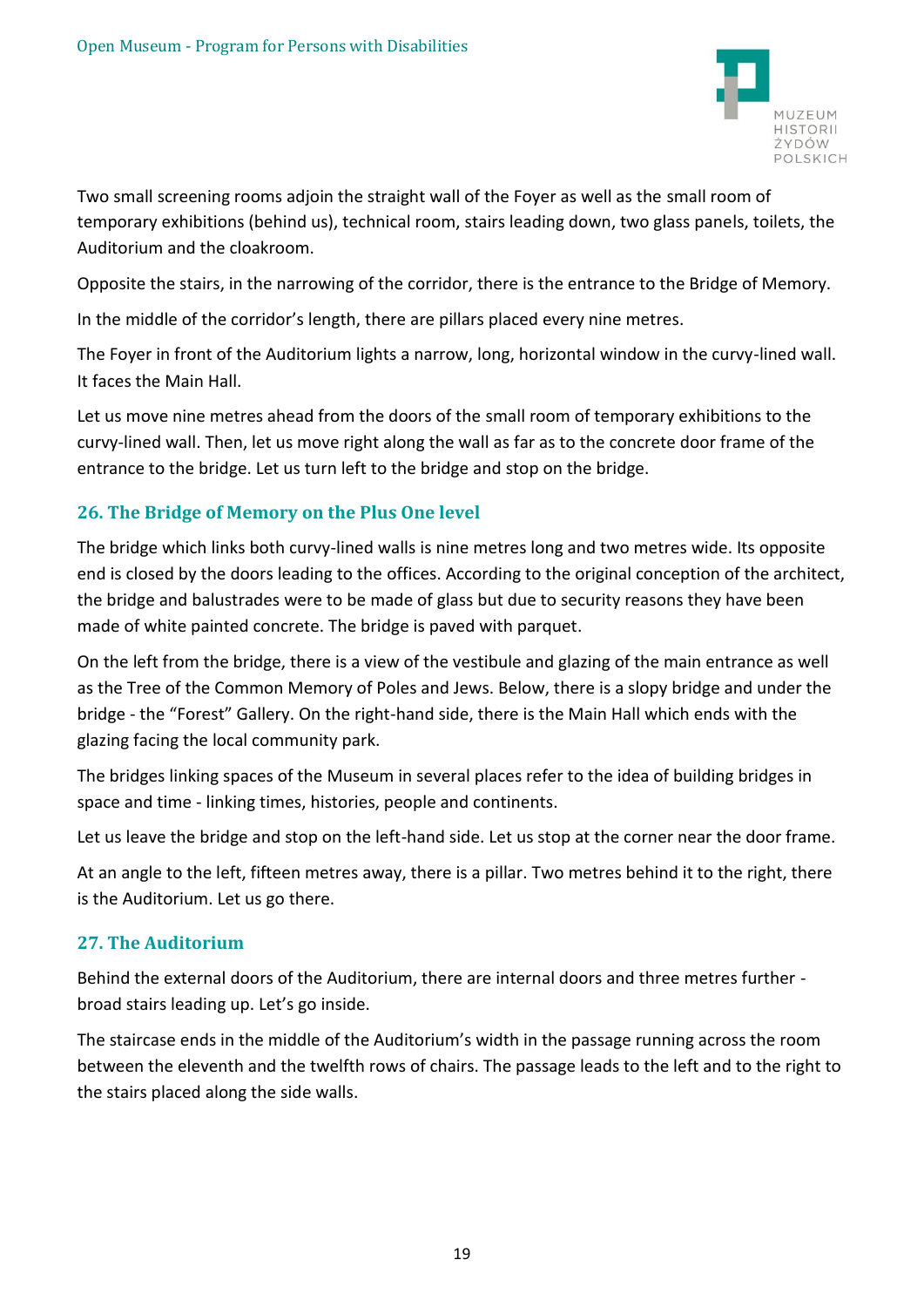

The Auditorium accommodates four hundred and seventy nine seats. Grey, folding chairs are arranged in twenty rows. On the bottom of the room, there is a stage with red curtains at the sides and a descending cinema screen. Copper, colour lighted screens have been affixed on the side walls. The angle of their positioning can be regulated which greatly improves the acoustics of the room. The Auditorium serves as a cinema and a concert, conference and theatrical hall.

Let's leave the Auditorium.

## **28. From Plus One Level to Zero Level**

In order to return to the Zero level from the Foyer, we can use a lift or the stairs.

On the left of the exit from the Auditorium, there are two entrances to toilets - the first one at a distance of four metres and the other one of the next five metres. Three metres after the second entrance to the toilets, there are glazed doors of two lifts. Two buttons have been installed on the panel between the doors at a waist height. The lower one is used when you want to go down, and the upper one when you want to go up. In order to get to the Zero level you have to press the third button from the top. The buttons are marked with Braille alphabet. Using the lift we will get out in the corridor leading to the Resource Centre.

On the Plus One level, to the left behind the lifts, there are triple speed stairs turning left. At the end of them, there is a platform with its sides four metres long. Opposite the stairs, there is a rear, glass wall of the lift shaft. Let's come up to it and move along it to the right and then to the left until we enter the corridor leading to the Resource Centre.

The corridor to the left of the lift doors is twenty seven metres long. On its left-hand side, just behind the lifts, there are the stairs leading to the Core Exhibition. Further on, there are the Museum store and the Information Centre. Their front walls are made of glass, opening panes. On the right-hand side the corridor ends with a curvy-lined wall.

In the middle of the corridor's width, there are pillars every ten metres; one at the beginning of the corridor, the second one between the stairs and the store, the third one between the store and the Resource Centre, the fourth one at the end of the corridor just after the entrance to the Centre.

Let's enter the Resource Centre.

#### **29. The Resource Centre**

It is a room about eight metres wide and eleven metres long with modern furniture in the white colour. The front doors are situated at the right-hand side wall. Behind them, there is an electronic check gate.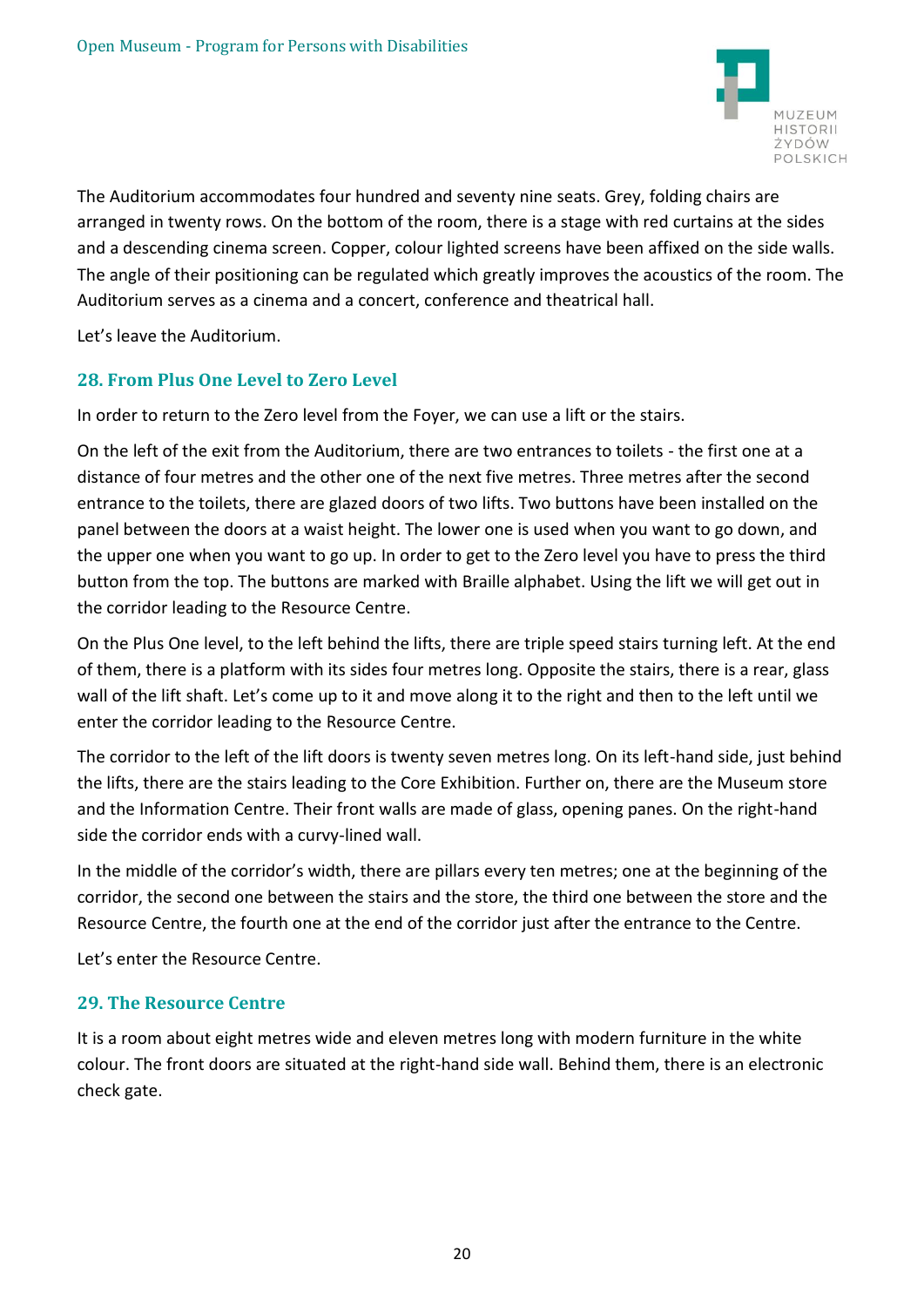

On the left, there is a multimedia stand. It enables looking through the topical presentations on the history of Polish Jews. On the left-hand side of its desktop, there is the card reader and on its righthand side - a dial. On both sides of the panel, the white plastic strips are running upwards like spread wings. They form a screen to display the selected presentation. The card on which the presentation has been recorded is available at the low cabinet with six drawers which is situated on the left-hand side of the desktop.

The middle of the room is encircled with three partitions forming the letter "U" with its outlet on the right-hand side. Between the partitions, there is a reading room for visitors. There is a chair there and the furniture inspired by forms of old file cases with alphabetically marked drawers.

Behind the left partition, there are computer stations. They provide access to the rich sources of information on the history of the Jewish communities all over the world, among others, to the largest in the world collection of oral history interviews - the Shoah Foundation's Visual History Archive of the University of Southern California and to the MyHeritage database used for genealogical quests. The Centre also provides access to the websites prepared by the POLIN Museum such as the Polish Righteous – Recalling Forgotten History and the Virtual Shtetl.

Deep inside the room, there is a bookshelf covering the entire wall. The shelves contain a rich, specialist collection of books and in the drawers - the historical maps of Poland.

In the right part of the room, there are three tables for four persons each.

The interior setting enables individual and workshop works as well as casual talks with the qualified personnel as well as a convenient use of all the content of the Centre.

The personnel of the Centre helps visitors to obtain information on the history of the Jewish community in Poland, the Museum collections and location of the materials unavailable on the spot. It is possible to expand here one's knowledge of the Core Exhibition getting acquainted with the tactile graphic reproductions of the selected exhibits displayed at the Core Exhibition. You have to ask the personnel of the Centre to make them accessible. The offer includes also assistance at genealogical research.

## **30. The Family Education Centre**

Let's leave the Resource Centre and turn right. Paying attention to pillars, let's cover the distance of twenty seven metres. Let us turn left to the passage in the curvy-lined wall.

Let's cross the hall and stop at the wall located on our left-hand side.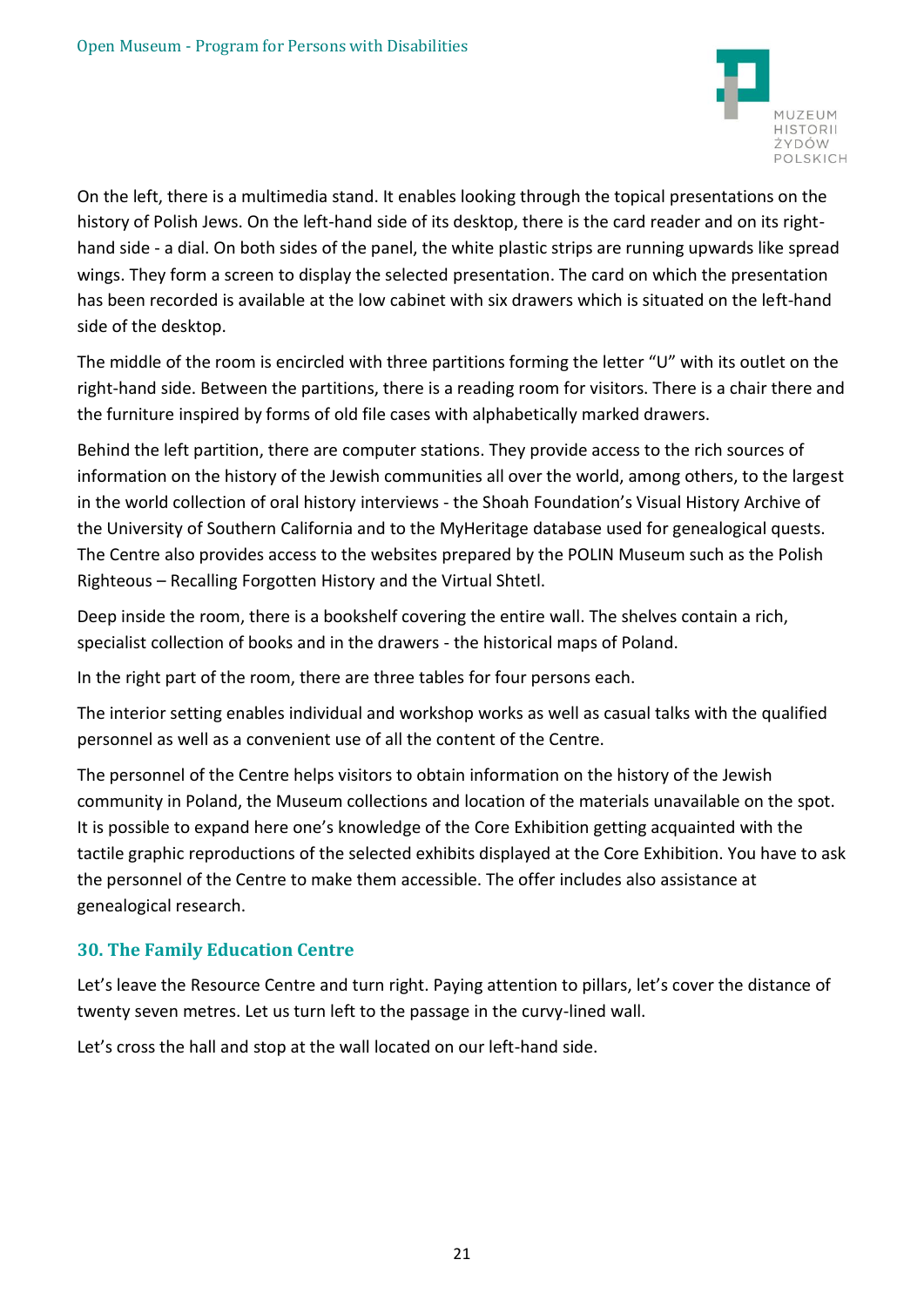

There is a short corridor straight ahead of us. On its left-hand side, there is a side four-metre high wall of the staff lift and on its right-hand side - the counter of the Information Desk. There is a pillar near the corner of the lift. Let's approach it and turn left.

In front of us, there is a nine metres long corridor. On its left-hand side, there are: the entrance to the staff lift and the spiral staircase which leads up to the Education Centre and down to the vestibule of the side entrance of the Museum. On the right-hand side of the corridor, there is a partition obscuring the toilet doors. At the end of the corridor, there are doors of the Family Education Centre. Let's approach them turning right.

To the right of the doors, there is a glazed wall. This wall is a shorter side of the room measuring ten by thirty metres. In the right corner of the room, at the entrance and in the left corner of the room, the office area has been marked.

The corner inside the room at its right hand-side is glazed. It is composed of two triangle, metal frames which meet along the corner edge of the building. The surfaces of the triangles have been irregularly divided by vertical and horizontal battens painted black with green dots. From the corner, one can see the square with the 1946 Memorial Tablet dedicated to the Ghetto Heroes.

The Family Education Centre is the venue of individual and group educational and artistic workshops for children as well as paid for activities. The room can also be rented, for instance, for a birthday party. Children can come with their guardians or be left under care of the Museum staff.

Let us return from the Family Education Centre via the corridor to the pillar. Then, let's turn right and stop just behind the pillar. Two storeys below us, there is the Core Exhibition.

## **31. Information on the Core Exhibition**

The central element of the Museum is the Core Exhibition devoted to a thousand-year history of Polish Jews. Its conception has been developed by an international team of over one hundred and twenty historians and museum experts headed by Professor Barbara Kirshenblatt-Gimblett.

The exhibition is a story of Jews who inhabited Poland, their heritage and its importance for Poland and the world. This is a journey - from the Middle Ages to modern times - throughout eight galleries. The Exhibition's creators wanted to present historical events from the perspective of their participants. Hence, numerous quotations from chronicles and diaries provided in original, for instance, in Arabic, Latin or Russian as well as their translations into Polish and English. They are supplemented with longer comments in Polish and English as well as historical items, documents, replicas, models, drawings and materials displayed at the multimedia posts.

You can expand your knowledge using the content of the Resource Centre and participating in educational projects.